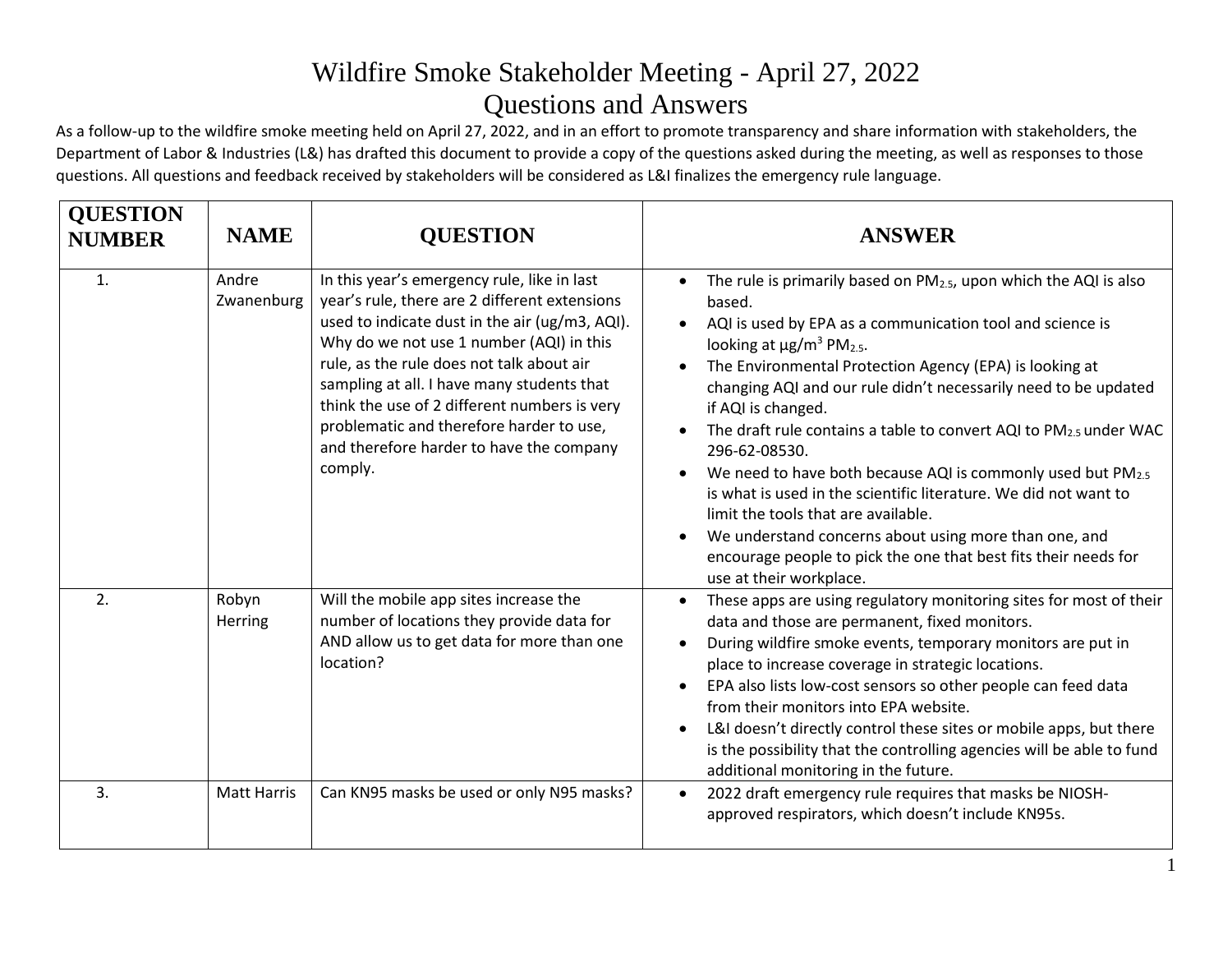|                  |                       |                                                                                                                                                                                                                                                                             | KN95 masks were allowed for the 2021 wildfire smoke season<br>based the PPE shortage at that time due to the COVID-19<br>pandemic. A PPE shortage of that nature does not currently exist.                                                                                                                                                                                                                                                                                                                                                                                                                                                                                                                                                                                                                 |
|------------------|-----------------------|-----------------------------------------------------------------------------------------------------------------------------------------------------------------------------------------------------------------------------------------------------------------------------|------------------------------------------------------------------------------------------------------------------------------------------------------------------------------------------------------------------------------------------------------------------------------------------------------------------------------------------------------------------------------------------------------------------------------------------------------------------------------------------------------------------------------------------------------------------------------------------------------------------------------------------------------------------------------------------------------------------------------------------------------------------------------------------------------------|
| $\overline{4}$ . | Anonymous             | Who/what agencies will be issuing<br>community advisories?                                                                                                                                                                                                                  | Washington Department of Ecology, Department of Health, local<br>clean air agencies such as Puget Sound Clean Air Agency, Olympic<br>Region Clean Air Agency, and Spokane Regional Clean Air, local<br>health agencies, etc.                                                                                                                                                                                                                                                                                                                                                                                                                                                                                                                                                                               |
| 5.               | Jesus Tapia           | It was mentioned this rulemaking if taken<br>into consideration will be in effect from<br>June-Sept. If wildfires take place at any time<br>after the month of September, are<br>employers still in compliance in keeping their<br>employees safe with no respirator usage? | Per the Administrative Procedures Act, emergency rules are in<br>place for 120 days.<br>If the wildfire smoke season extends longer than 120 days, L&I<br>may renew the emergency rule.                                                                                                                                                                                                                                                                                                                                                                                                                                                                                                                                                                                                                    |
| 6.               | Anonymous<br>Attendee | Is there a specific cabin filter MERV rating<br>required for enclosed vehicles?                                                                                                                                                                                             | There isn't a requirement for MERV filter rating in this rule.<br>Having properly maintained cabin air filters is appropriate for this<br>rule.<br>There will be variability in how those work but that is not<br>currently addressed in this rule at this point.<br>Employers are welcome, and encouraged to improve the controls<br>beyond what the rule requires to protect their workers.                                                                                                                                                                                                                                                                                                                                                                                                              |
| 7 <sub>1</sub>   | Sarah<br>Rasmussen    | Can you please provide the scientific reason<br>for dropping the threshold for providing<br>respirators from 151 AQI to 101 AQI, other<br>than that's what Oregon is using?                                                                                                 | We gave careful consideration to this, and provided scientific<br>background at a previous stakeholder meeting in January 2022.<br>This is a good resource to get background and information from<br>studies, available here: https://lni.wa.gov/safety-health/safety-<br>rules/rulemaking-stakeholder-information/ WildFire/Wildfire-<br>Health-Threats.pdf and here: https://lni.wa.gov/safety-<br>health/safety-rules/rulemaking-stakeholder-<br>information/ WildFire/Trend-and-Effects-of-Wildfire-Smoke.pdf<br>There are significant health risks below AQI of 151 that needed to<br>be considered when selecting the threshold.<br>Reducing to AQI of 101 means workers will have access to<br>protection such as PPE at lower levels, but still does not mitigate<br>all potential health impacts. |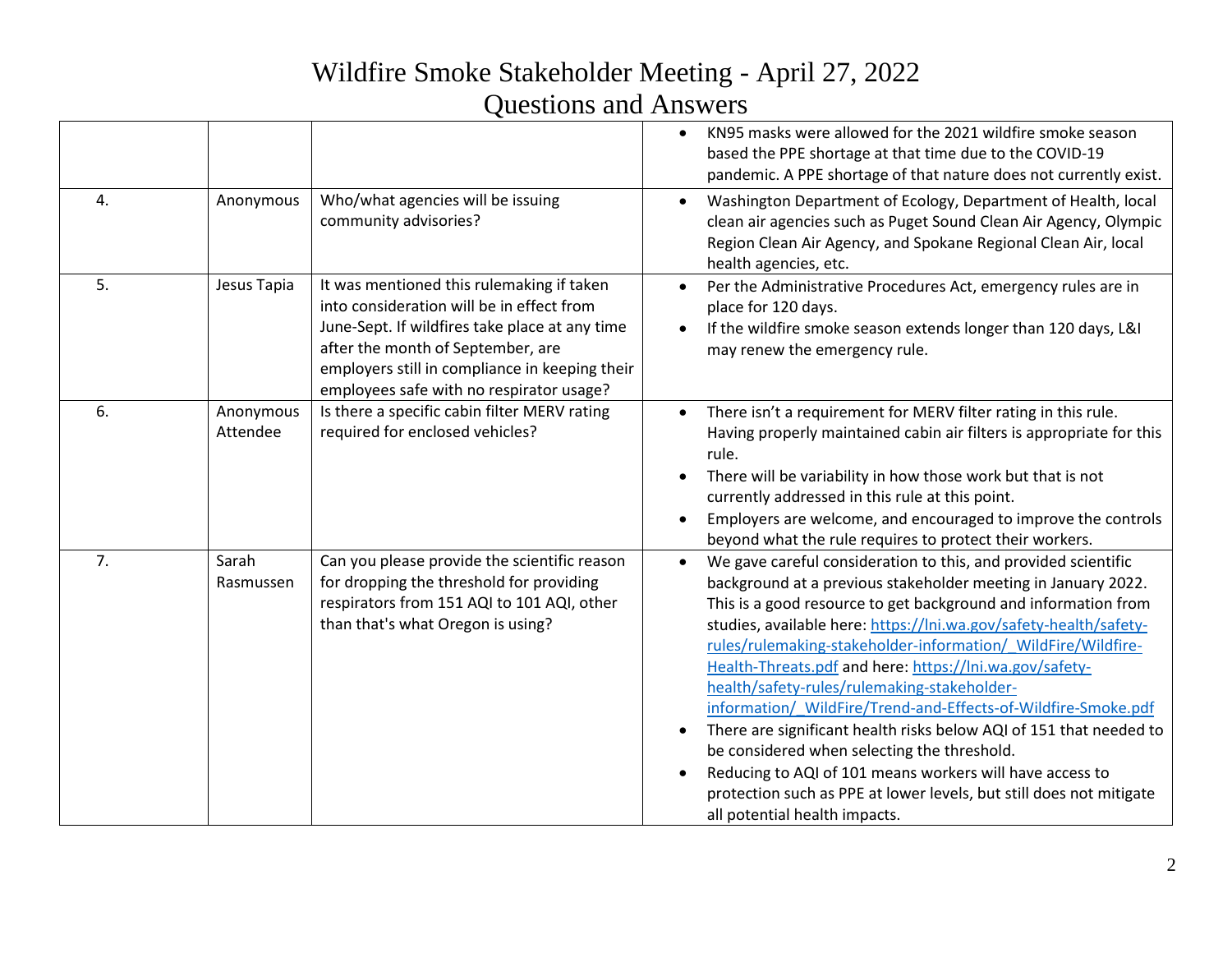# Wildfire Smoke Stakeholder Meeting - April 27, 2022

#### Questions and Answers

| 8.  | Andre<br>Zwanenburg | How does an employer know if the PM2.5 is<br>from wild fire smoke and not just bad air?                                                                                                                                                                                                            | The scope of the rule applies when there's reasonable<br>anticipation of exposure to wildfire smoke.<br>If there are no wildfires, it is likely safe to assume that wildfire<br>$\bullet$<br>smoke is not the cause.<br>Levels above AQI of 69 are pretty rare if there is not wildfire<br>smoke, especially if you're getting up much higher than number<br>that in this region. Studies linked on our website note this, and<br>state it is typically safe to assume there is wildfire smoke if above<br>AQI 69. Those studies are available here:<br>https://lni.wa.gov/safety-health/safety-rules/rulemaking-<br>stakeholder-information/wildfire-smoke#additional-resources                                                                                                                                                                                                                                                               |
|-----|---------------------|----------------------------------------------------------------------------------------------------------------------------------------------------------------------------------------------------------------------------------------------------------------------------------------------------|------------------------------------------------------------------------------------------------------------------------------------------------------------------------------------------------------------------------------------------------------------------------------------------------------------------------------------------------------------------------------------------------------------------------------------------------------------------------------------------------------------------------------------------------------------------------------------------------------------------------------------------------------------------------------------------------------------------------------------------------------------------------------------------------------------------------------------------------------------------------------------------------------------------------------------------------|
| 9.  | Chris Evola         | If I have employees outside intermittently<br>but they are able to go back inside is this<br>required in an APP or would each time they<br>are outside count to the 1 hour time limit?                                                                                                             | If you have employees who go inside and outside, they would<br>$\bullet$<br>have a total of one hour outside each day (24 hour period) before<br>they fall under the scope of rule.<br>Employees don't have one hour each time they go outside. It<br>would be one hour total for day before you're under scope of<br>rule. This is intended for workers who are mostly working inside,<br>but may go outside for small tasks, such as taking out trash, and<br>not necessarily for outdoor workers.<br>The same answer would apply at higher smoke levels where<br>threshold is cut down to 15 minutes. In that short period of time,<br>you're getting as much, or more exposure, as you would be at<br>lower levels.<br>A wildfire smoke response plan must be included in your APP if<br>you have any employees who are reasonably likely to be exposed<br>to wildfire smoke for more than 1 hour (or 15 minutes at AQI 301<br>or higher). |
| 10. | Noemi<br>Sanchez    | Buses, light rails etc. where doors and<br>windows are closed are not included in the<br>exemption. Public transportation which<br>opens their doors frequently are exempt.<br>What about delivery drivers<br>UPS/Amazon/FedEx/USPS who are often in<br>and out of their vehicles, walking several | Two potential rule exemptions that apply.<br>$\bullet$<br>There is the vehicle exemption, which includes vehicles with cabin air<br>filters where doors and windows are kept closed.<br>The other exemption is the time exemption: one hour, or 15 minutes,<br>$\bullet$<br>at high levels.<br>If the delivery person is in their vehicle with doors and windows<br>closed most of time with the cabin air filter, and are outside of                                                                                                                                                                                                                                                                                                                                                                                                                                                                                                          |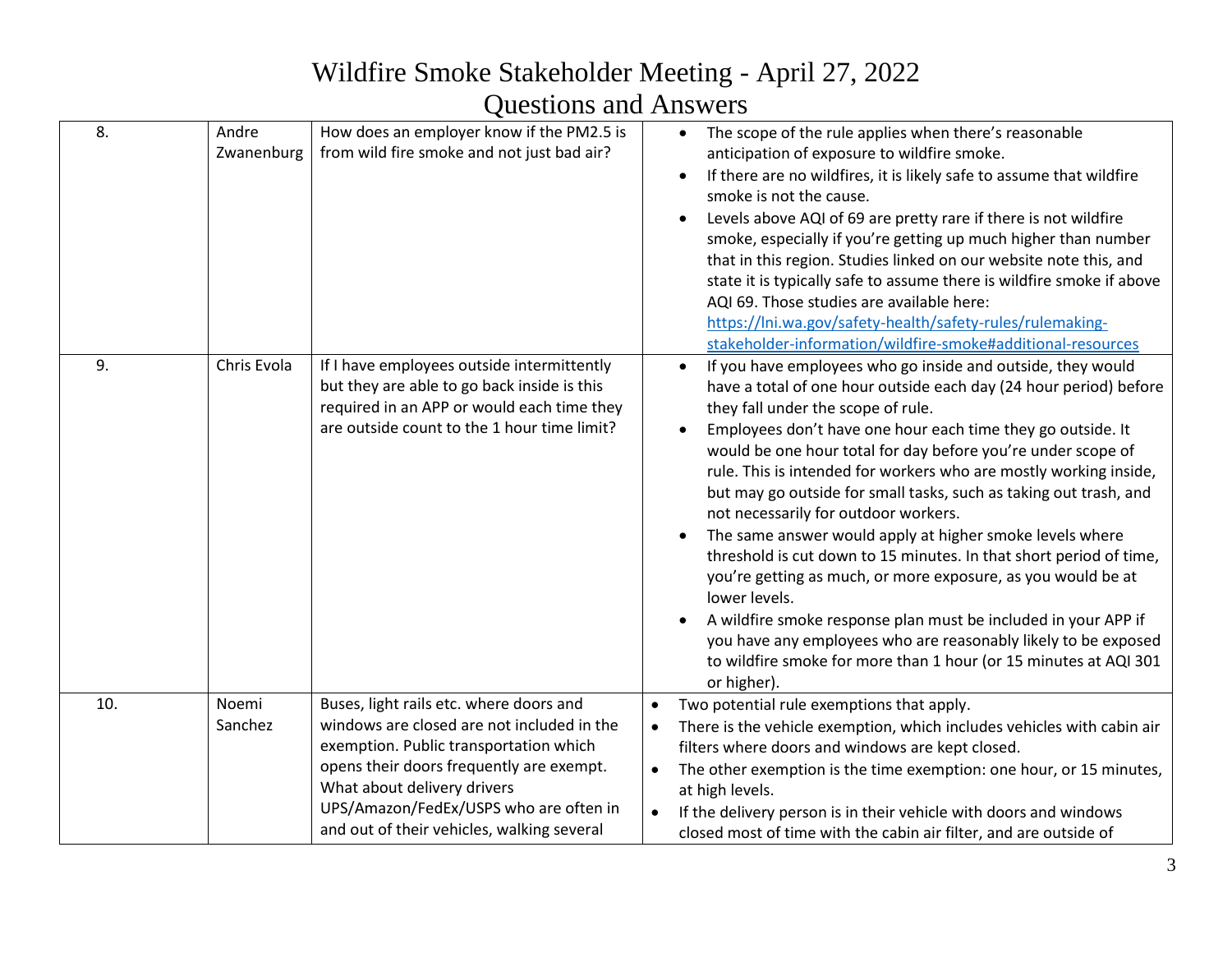|     |                       | blocks and are exposed to wildfire smoke?<br>Does LNI agree that these workers are in and<br>out of their vehicles dozens of times a day<br>and that mean they are at risk from PMI?                                                                                                                                                                                                                                                                                                                                                                                                                                                                                                                                                                                                                                                                                                                     | $\bullet$              | vehicle for less than one hour per day, then they would be exempt.<br>But if they're outside of their vehicle for more than one hour per day,<br>or 15 minutes per day at AQI 301 or higher, they are not exempt.<br>Some drivers would be exempt, but many are outside their vehicle<br>too much, or do not keep doors and windows closed and would be<br>included under the scope of the rule.                                                                                                                                                                                                                                                                                                                                                                                                                                                                                                        |
|-----|-----------------------|----------------------------------------------------------------------------------------------------------------------------------------------------------------------------------------------------------------------------------------------------------------------------------------------------------------------------------------------------------------------------------------------------------------------------------------------------------------------------------------------------------------------------------------------------------------------------------------------------------------------------------------------------------------------------------------------------------------------------------------------------------------------------------------------------------------------------------------------------------------------------------------------------------|------------------------|---------------------------------------------------------------------------------------------------------------------------------------------------------------------------------------------------------------------------------------------------------------------------------------------------------------------------------------------------------------------------------------------------------------------------------------------------------------------------------------------------------------------------------------------------------------------------------------------------------------------------------------------------------------------------------------------------------------------------------------------------------------------------------------------------------------------------------------------------------------------------------------------------------|
| 11. | Ariel<br>Piedmont     | Ariel Piedmont, Sound Transit Industrial<br>Hygiene Project Manager, in reference to<br>Slide 18: Sound Transit remains extremely<br>concerned and opposed to the public transit<br>vehicle exclusion from the enclosed vehicle<br>exemption from this rule. Such an exclusion<br>prevents us from getting credit for our<br>engineering controls (positive pressure and<br>enhanced filtration) and administrative<br>controls (single door boarding to reduce<br>outside air exchange when the door is open)<br>for which we have demonstrated to effective<br>at significantly reducing ambient outdoor<br>particulates into our transit vehicles even<br>with frequent door opening. We look<br>forward to working with the department to<br>justify eliminating this exemption exclusion<br>while ensuring that our operators (and<br>passengers) are protected from this wildfire<br>smoke hazard. |                        | Here are some of our thoughts related to this matter:<br>There may be some areas of public transit vehicles that meet<br>$\circ$<br>the exemption at 296-62-08510(2)(b), such as operators in an<br>enclosed cab, as they may be protected from doors opening<br>and closing.<br>If an employer can show that the exposure controls installed<br>$\circ$<br>on public transit bring $PM_{2.5}$ levels below 35 $\mu$ g/m <sup>3</sup> (AQI 101),<br>the employer would not be required to provide respirators<br>for voluntary use, and where exposure controls bring PM <sub>2.5</sub><br>levels below 555 $\mu$ g/m <sup>3</sup> required use of more protective<br>respirators would not be required.<br>The draft emergency rule allows employers to conduct direct<br>$\circ$<br>reading of PM <sub>2.5</sub> in order to get more localized data on<br>wildfire smoke levels in their workplaces. |
| 12. | Anonymous<br>Attendee | Where does the trigger level 69 come from?<br>Why do the trigger levels begin before the<br>unhealthy levels. All other standards are<br>written for standard healthy working adults.                                                                                                                                                                                                                                                                                                                                                                                                                                                                                                                                                                                                                                                                                                                    | $\bullet$<br>$\bullet$ | PM <sub>2.5</sub> is the basis of this rule and scientific literature. AQI of 69 is<br>equivalent to PM <sub>2.5</sub> to 20.5 µg/m <sup>3</sup> : https://lni.wa.gov/safety-<br>health/safety-rules/rulemaking-stakeholder-information/wildfire-<br>smoke<br>AQI 69 (20.5 $\mu$ g/m <sup>3</sup> ) is one of cut points and exposures above 69 AQI<br>are typically from wildfire smoke. The trigger level includes training<br>for wildfire smoke hazard. This is the level where the literature shows<br>there are still significant health impacts.                                                                                                                                                                                                                                                                                                                                                 |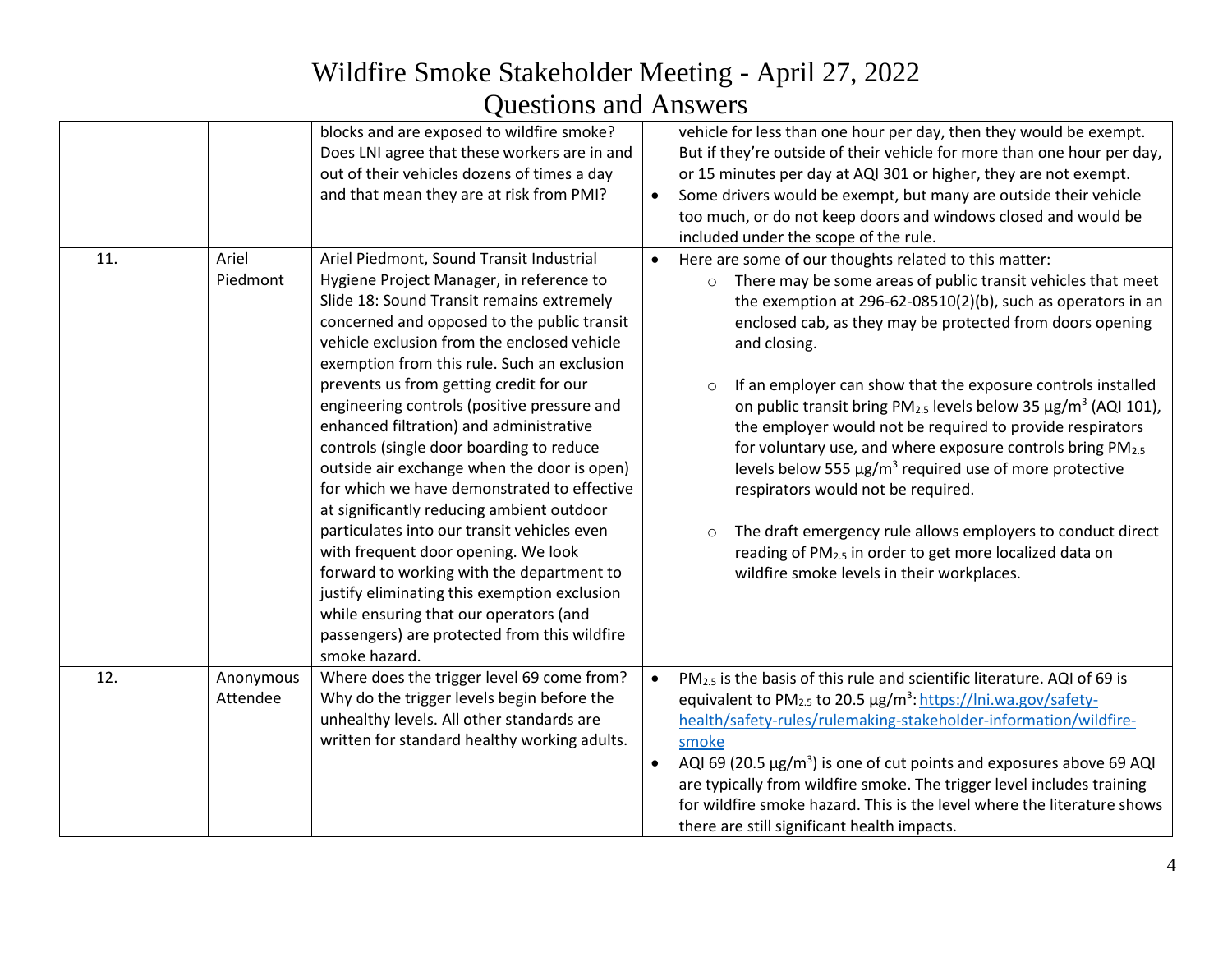|     |                       |                                                                                                                                              |           | The trigger levels are taken from the Environmental Protection<br>Agency's (EPA)'s AQI, and those levels aren't especially protective.<br>Most other standards for air quality are lower than EPA's, and the<br>EPA is currently re-evaluating that level. There is recommendation<br>from their scientific committee to lower those levels.<br>Occupational Safety and Health Administration (OSHA) regulations<br>are for providing safe and healthy workplace for workers, and we are<br>making sure that rule is protective for all workers. Workplace safety<br>regulations are required to cover all workers, and not exclude those<br>in the sensitive group category. All workers are entitled to a safe and<br>healthy workplace.                                                                                                                                                                                                                         |
|-----|-----------------------|----------------------------------------------------------------------------------------------------------------------------------------------|-----------|--------------------------------------------------------------------------------------------------------------------------------------------------------------------------------------------------------------------------------------------------------------------------------------------------------------------------------------------------------------------------------------------------------------------------------------------------------------------------------------------------------------------------------------------------------------------------------------------------------------------------------------------------------------------------------------------------------------------------------------------------------------------------------------------------------------------------------------------------------------------------------------------------------------------------------------------------------------------|
| 13. | Andre<br>Zwanenburg   | Why do we continue to mention other<br>States? We are in Washington State, should<br>we not make our own rule, that is for our<br>employees? |           | As a matter of public policy, L&I looks at what other states have done<br>on any topic that the agency regulates in order to remain aware of<br>regulatory trends<br>During the 2021 wildfire smoke rulemaking, stakeholders requested<br>that WA, OR, and CA coordinate with each other to ensure the rules<br>do not conflict, and are aligned in feasible ways to make it easy for<br>workers and employers working in multiple states to comply with all<br>regulations.<br>This rulemaking is creating a Washington specific rule. There are<br>parts where we don't directly align with the OR or CA rules, and<br>those decisions were based on our rulemaking environments and<br>own scientific analysis.<br>We are working with CA and OR OSHA rulemaking teams,<br>Washington State Department of Ecology (DOE), and the Washington<br>State Department of Health (DOH) to make sure we have the best<br>information and as much alignment as possible. |
| 14. | Anonymous<br>Attendee | Agree, Andre. These rules must be based on<br>good data and research and we have yet to<br>hear that reasoning for this.                     | $\bullet$ | We shared data and research, and invited two external experts that<br>came to speak at stakeholder meeting in January 2022. You can view<br>the data that was presented here: https://lni.wa.gov/safety-<br>health/safety-rules/rulemaking-stakeholder-<br>information/ WildFire/Wildfire-Health-Threats.pdf and here:<br>https://lni.wa.gov/safety-health/safety-rules/rulemaking-                                                                                                                                                                                                                                                                                                                                                                                                                                                                                                                                                                                |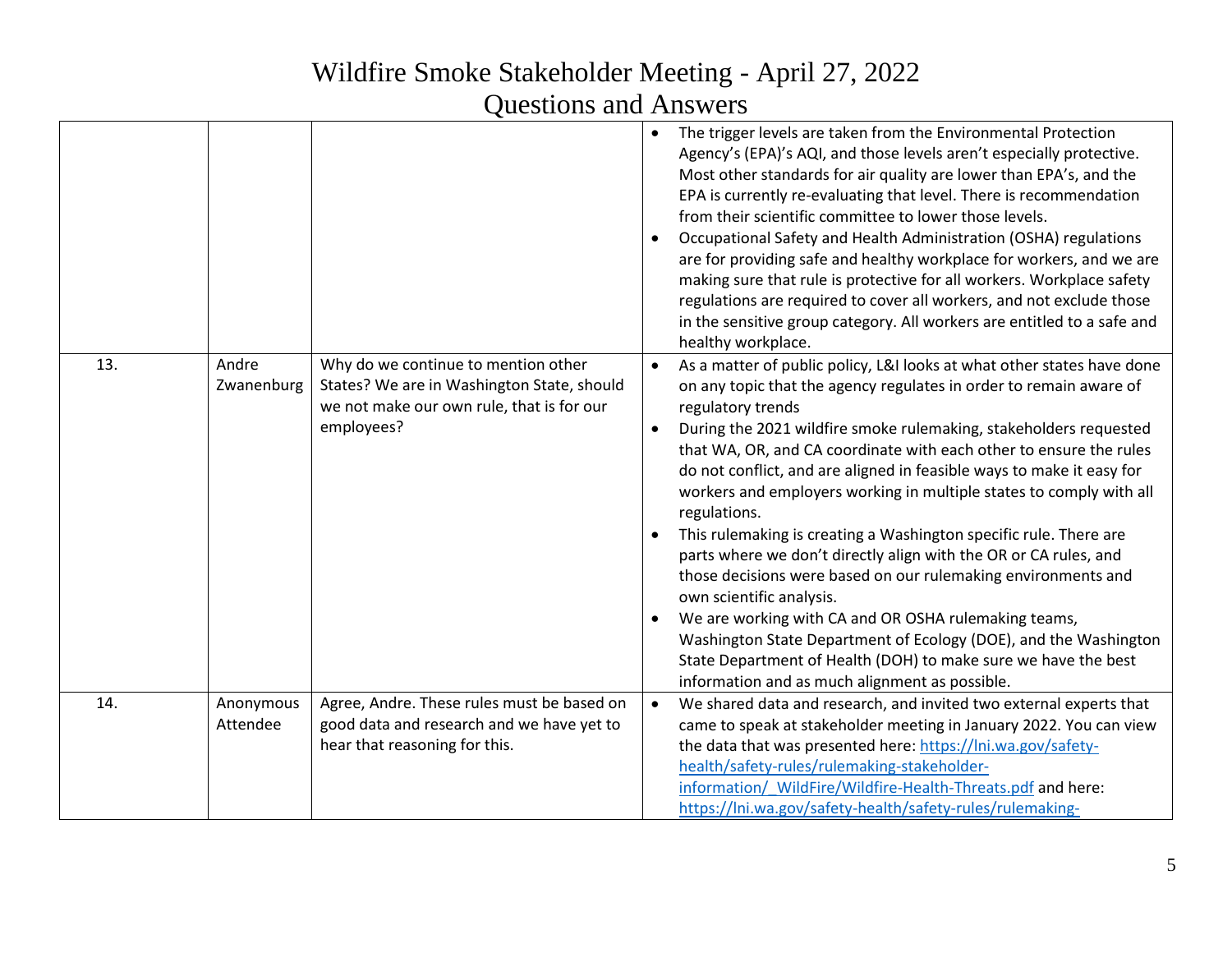|     |                     |                                                                                                                                                                                       | stakeholder-information/ WildFire/Trend-and-Effects-of-Wildfire-<br>Smoke.pdf                                                                                                                                                                                                                                                                                                                                                                                                                                                                                                                                                                                                                                                                                                                                                                                                                                                                                                                                      |
|-----|---------------------|---------------------------------------------------------------------------------------------------------------------------------------------------------------------------------------|--------------------------------------------------------------------------------------------------------------------------------------------------------------------------------------------------------------------------------------------------------------------------------------------------------------------------------------------------------------------------------------------------------------------------------------------------------------------------------------------------------------------------------------------------------------------------------------------------------------------------------------------------------------------------------------------------------------------------------------------------------------------------------------------------------------------------------------------------------------------------------------------------------------------------------------------------------------------------------------------------------------------|
| 15. | Robyn<br>Herring    | Is there a mobile app that provides push<br>notifications when the AQI in your selected<br>location exceeds the threshold?                                                            | enviroflash.info. There may be others as well, and others may be<br>created in the future.                                                                                                                                                                                                                                                                                                                                                                                                                                                                                                                                                                                                                                                                                                                                                                                                                                                                                                                         |
| 16. | Andre<br>Zwanenburg | Also can the slide with the respirator<br>protection come back on screen please (I<br>think slide 19 or 20) and can Chris explain<br>those protection number one more time<br>please? | Slide 22: https://lni.wa.gov/safety-health/safety-rules/rulemaking-<br>stakeholder-<br>information/ WildFire/WildfireSmokeStakeholderMeeting4-27-<br>2022.pdf<br>Far left column is $PM_{2.5}$ in $\mu g/m^3$ , also listed with the associated AQI<br>index and hazard message to its right.<br>In the four columns on the right, you have N95, loose fitting PAPR,<br>full face respirator, full face PAPR.<br>The table shows the $PM2.5$ level that would be inside a properly fitted<br>respirator based on the PM2.5 level (AQI) outdoors, and the assigned<br>protection factor (APF) of the respirator.<br>For example, a properly fitted N95 has an APF of 10 which means<br>$\bullet$<br>that the PM2.5 concentration inside the respirator would be 10 times<br>less than outside. If the PM2.5 is 555 $\mu$ g/m <sup>3</sup> (Beyond the AQI)<br>outside, a worker wearing a properly fitted respirator would be<br>breathing 55.5 $\mu$ g/m <sup>3</sup> (AQI 151 unhealthy) inside their respirator. |
| 17. | Corwyn<br>Fischer   | What does it mean if there is a wildfire near<br>you? How near before I need to take air<br>quality readings?                                                                         | The scope of the rule includes when there is reasonable anticipation<br>$\bullet$<br>of exposure to wildfire smoke. It is not dependent on physical<br>distance from the fires, but the concentration of wildfire smoke at an<br>employer's location.<br>Wildfire smoke can travel extreme distances, and impact air quality<br>far from the fires.<br>Information about wildfire smoke is typically reported in media,<br>weather channels provide this info, and people can also get<br>information from the EPA's air quality website (AirNow.gov) or WA<br>DOE's AQI map (Interactive Maps (wa.gov)) will provide info. Another<br>resource is WA Smoke Blog (https://wasmoke.blogspot.com/), which                                                                                                                                                                                                                                                                                                            |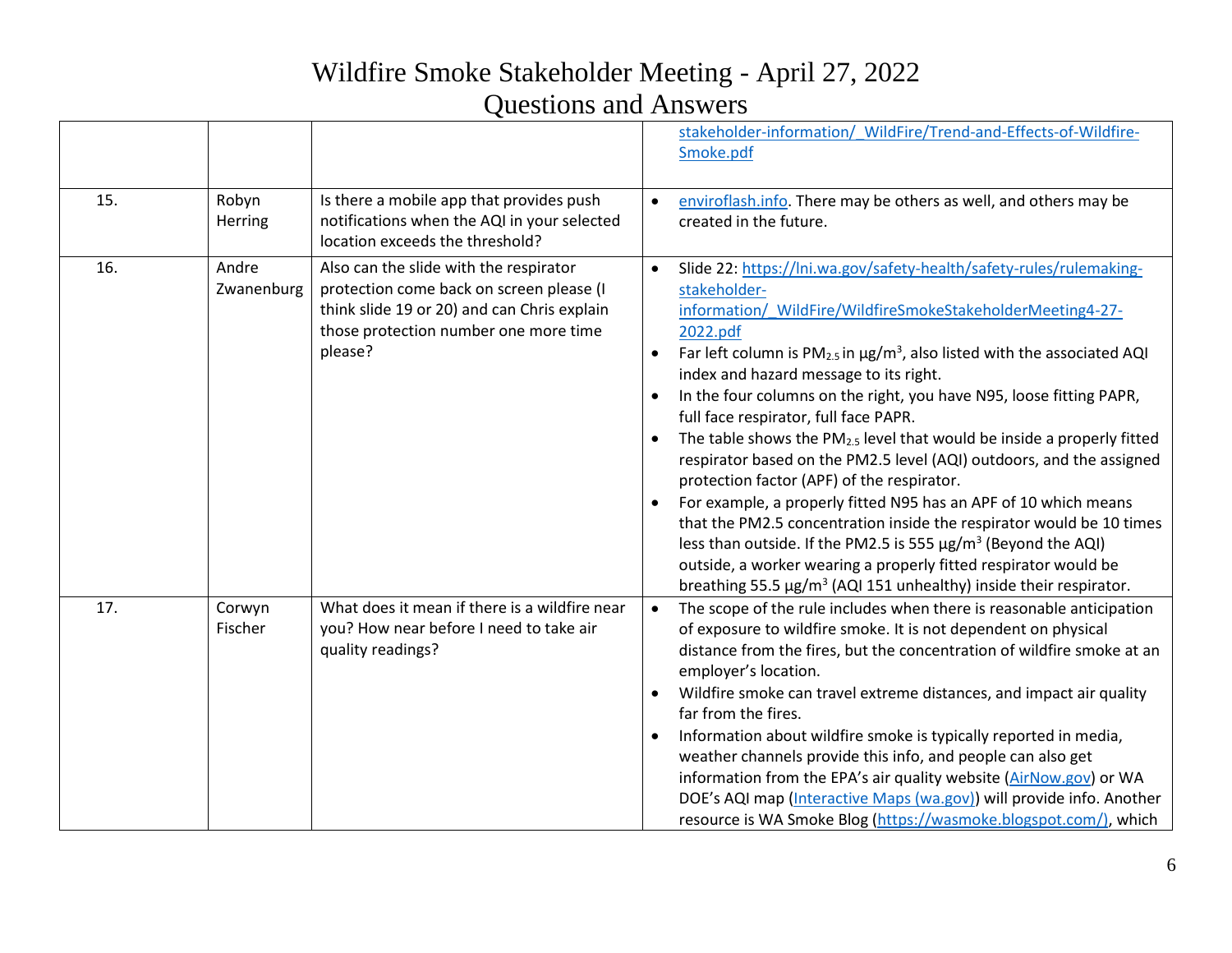|     |                            |                                                                                                                                                                                                                                                                                                                                                                                                                                                                                                                                                        |                                     | provides detailed information on what is happening throughout the<br>wildfire season.                                                                                                                                                                                                                                                                                                                                                                                                                                                                                                                                                                                                                                                                                                                                                                                                                                                                                                                                      |
|-----|----------------------------|--------------------------------------------------------------------------------------------------------------------------------------------------------------------------------------------------------------------------------------------------------------------------------------------------------------------------------------------------------------------------------------------------------------------------------------------------------------------------------------------------------------------------------------------------------|-------------------------------------|----------------------------------------------------------------------------------------------------------------------------------------------------------------------------------------------------------------------------------------------------------------------------------------------------------------------------------------------------------------------------------------------------------------------------------------------------------------------------------------------------------------------------------------------------------------------------------------------------------------------------------------------------------------------------------------------------------------------------------------------------------------------------------------------------------------------------------------------------------------------------------------------------------------------------------------------------------------------------------------------------------------------------|
| 18. | Anonymous<br>Attendee      | Regarding enclosed buildings - Buildings<br>designed and operated with a mechanical<br>ventilation system per Washington State<br>Building Code chapter 4 (or as locally<br>amended) have dampered openings to draw<br>in outdoor ventilation air when spaces are<br>occupied. Do these systems meet the<br>"enclosed" definition?                                                                                                                                                                                                                     | $\bullet$<br>$\bullet$              | There is no mechanical ventilation requirement in this emergency<br>rule, so buildings need to keep doors and windows closed as much as<br>possible to be part of exemption. Best practices would be to adjust<br>ventilation system to minimize outdoor air coming in and maximize<br>filtration.<br>There is good information from Washington State DOH and DOE, and<br>also federal agencies, about best practices for keeping clean air inside<br>buildings. This is not under rule scope currently. L&I recommends<br>using resources to improve buildings air quality as much as possible.<br>https://doh.wa.gov/sites/default/files/legacy/Documents/Pubs//333-<br>208.pdf?uid=62741c4fdf17e<br>DOH also has recommendations for improving indoor air quality from<br>wildfire smoke during the COVID-19 pandemic:<br>https://doh.wa.gov/sites/default/files/legacy/Documents/Pubs//821-<br>144.pdf?uid=62571161f2243                                                                                               |
| 19. | <b>Travis</b><br>Englehart | Understanding this is an emergency rule, has<br>DOSH given any consideration at all to the<br>safety and economic impacts of requiring<br>participation in a full respiratory protection<br>program and wearing a full-face respirator? I<br>understand the economic impact analysis is<br>not required here, but it seems this<br>emergency rule could have the effect of<br>shutting down many/all forms of outdoor<br>work in conditions beyond the AQI chart.<br>The respirators themselves can also inhibit<br>safe performance of certain tasks. | $\bullet$<br>$\bullet$<br>$\bullet$ | For this particular draft emergency rule, mandatory respirators would<br>be required at 555 $\mu$ g/m <sup>3</sup> . This level is extremely high, impacting not<br>only respiratory health but visibility. These levels are very rare and<br>unexpected to occur.<br>Cost of compliance is always a part of L&I's discussions when drafting<br>any rule. Under the Administrative Procedures Act, a specific cost<br>benefit analysis is not required for emergency rule, but will be<br>required in permanent rule. While we don't have a cost-benefit<br>analysis performed for this rule, we do have information to indicate<br>that this would be a feasible control and is necessary and appropriate<br>to protect workers from hazardous exposures at this level.<br>We have heard from many employers that their plans include<br>shutting down at levels far lower than this, and we don't have any<br>plans of requiring employers to shut down. We are providing options<br>for how continued work can be done. |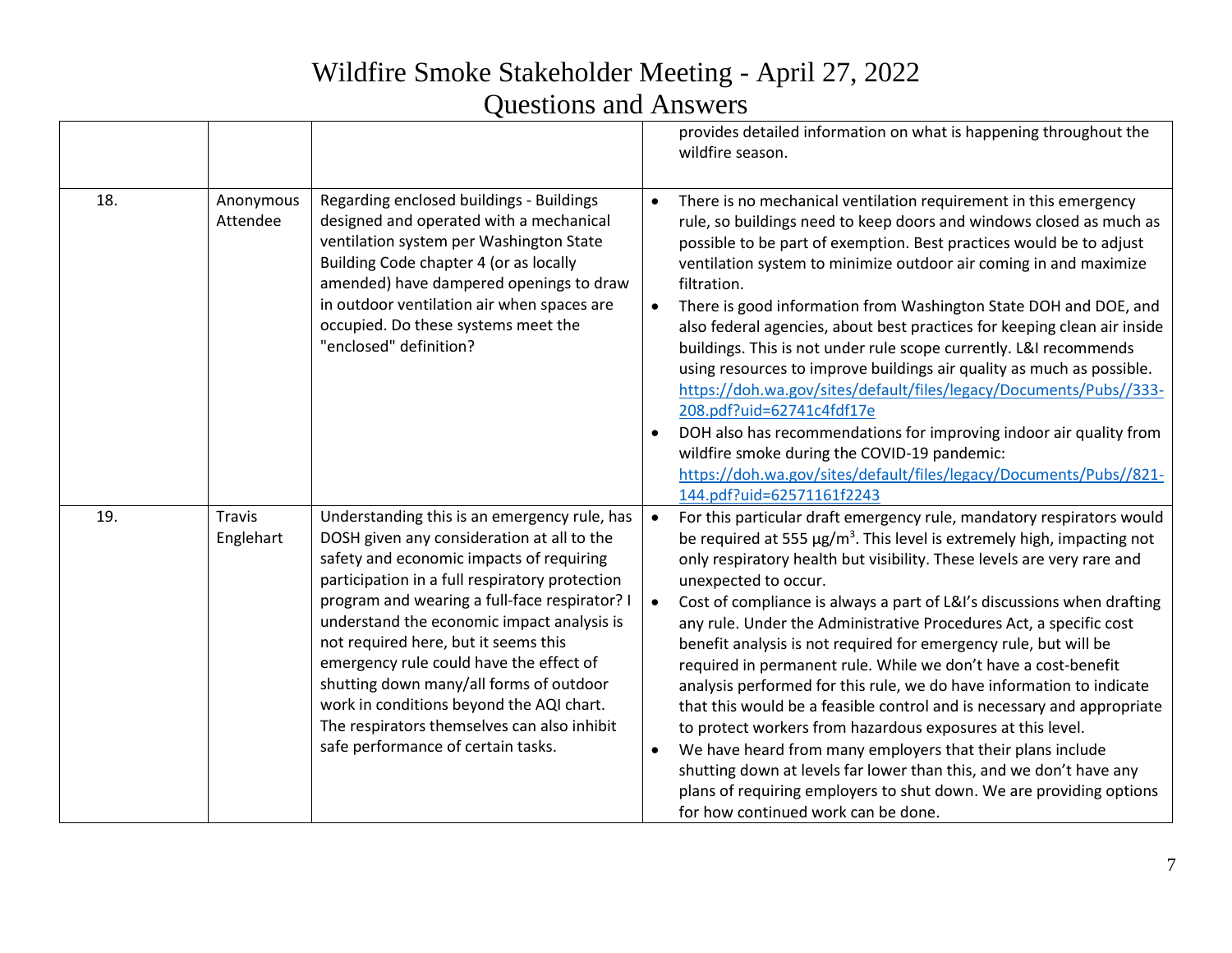| 20. | Anonymous<br>Attendee | WAC 296-62-08570, (3) (a) - Define<br>'adequately filtered.' Where buildings use<br>recirculating HVAC systems with MERV 8<br>filters (with effectiveness ~20% for 1-3<br>microns), it seems indoor spaces may exceed<br>20.5µg/m3 if outdoor conditions exceed<br>approximately 85µg/m3 (at 30%outside air).<br>Where buildings use 100% outside air<br>systems with MERV 13 filters (with<br>effectiveness ~85% for 1-3 microns), it<br>seems indoor spaces may exceed 20.5µg/m3<br>if outdoor conditions exceed 137µg/m3. | $\bullet$ | MERV ratings for filtration aren't necessary for this rule. If an<br>employer keeps doors and windows closed, except when<br>entering/exiting, they will likely have removed workers from the<br>scope of this rule, and don't have to worry about adequate filtration.<br>Adequate filtration is included as an engineering control for buildings<br>where doors and windows may not be able to remain adequately<br>closed. There is no specific MERV rating that DOSH will be looking for.<br>This rule includes minimum requirements for worker safety. Best<br>practices could improve on this.                                                                                                                                                    |
|-----|-----------------------|------------------------------------------------------------------------------------------------------------------------------------------------------------------------------------------------------------------------------------------------------------------------------------------------------------------------------------------------------------------------------------------------------------------------------------------------------------------------------------------------------------------------------|-----------|---------------------------------------------------------------------------------------------------------------------------------------------------------------------------------------------------------------------------------------------------------------------------------------------------------------------------------------------------------------------------------------------------------------------------------------------------------------------------------------------------------------------------------------------------------------------------------------------------------------------------------------------------------------------------------------------------------------------------------------------------------|
| 21. | Anonymous<br>Attendee | Referring to WAC 296-62-08570 (2) Where<br>the NowCast PM2.5 is 35.5 µg/m3 (AQI 101)<br>or more, the employer must implement<br>exposure controls whenever feasible. Who<br>determines feasibility, and based on what<br>decision-making criteria?                                                                                                                                                                                                                                                                           | $\bullet$ | Feasibility will depend on the specific nature of workplace. There is<br>no one size fits all determination of feasibility.<br>Employers will need to evaluate their specific conditions, and assess<br>and decide what is feasible to them. For example, if you're working in<br>a shop where the door is open and you can just close door, that'd be<br>a feasible engineering control. If you're doing work outside that can<br>be moved inside, that would be feasible. If you're picking apples,<br>moving inside isn't feasible. However, is if there is high exposure, an<br>alternative would be to reschedule work, or move work to a location<br>with lower exposure. Another option could be reducing work and<br>adding more break periods. |
| 22. | Noemi<br>Sanchez      | From the draft rule "Enabling and<br>encouraging employees to inform the<br>employer of: (a) Worsening air quality;<br>and(b) Availability issues of appropriate<br>exposure control measures and respiratory<br>protection required by this standard; and"<br>What does LNI mean by the word<br>"enabling"? Are you saying you'll create<br>retaliation protections? Install some system<br>by which people can submit information? Do<br>trainings? What action does this actually                                         | $\bullet$ | Retaliation protections do exist in the form of the DOSH<br>discrimination program. Employees have a right to file a complaint<br>regarding discrimination in regard to their safety. For more<br>information, see here: https://www.lni.wa.gov/workers-<br>rights/workplace-complaints/discrimination-in-the-workplace<br>There is required training related to wildfire smoke in the draft 2022<br>emergency rule<br>Enabling means that employees are encouraged to inform the<br>employer of concerns regarding the availability of resources, or<br>worsening air quality, and that they have the methods and means to<br>do so.                                                                                                                   |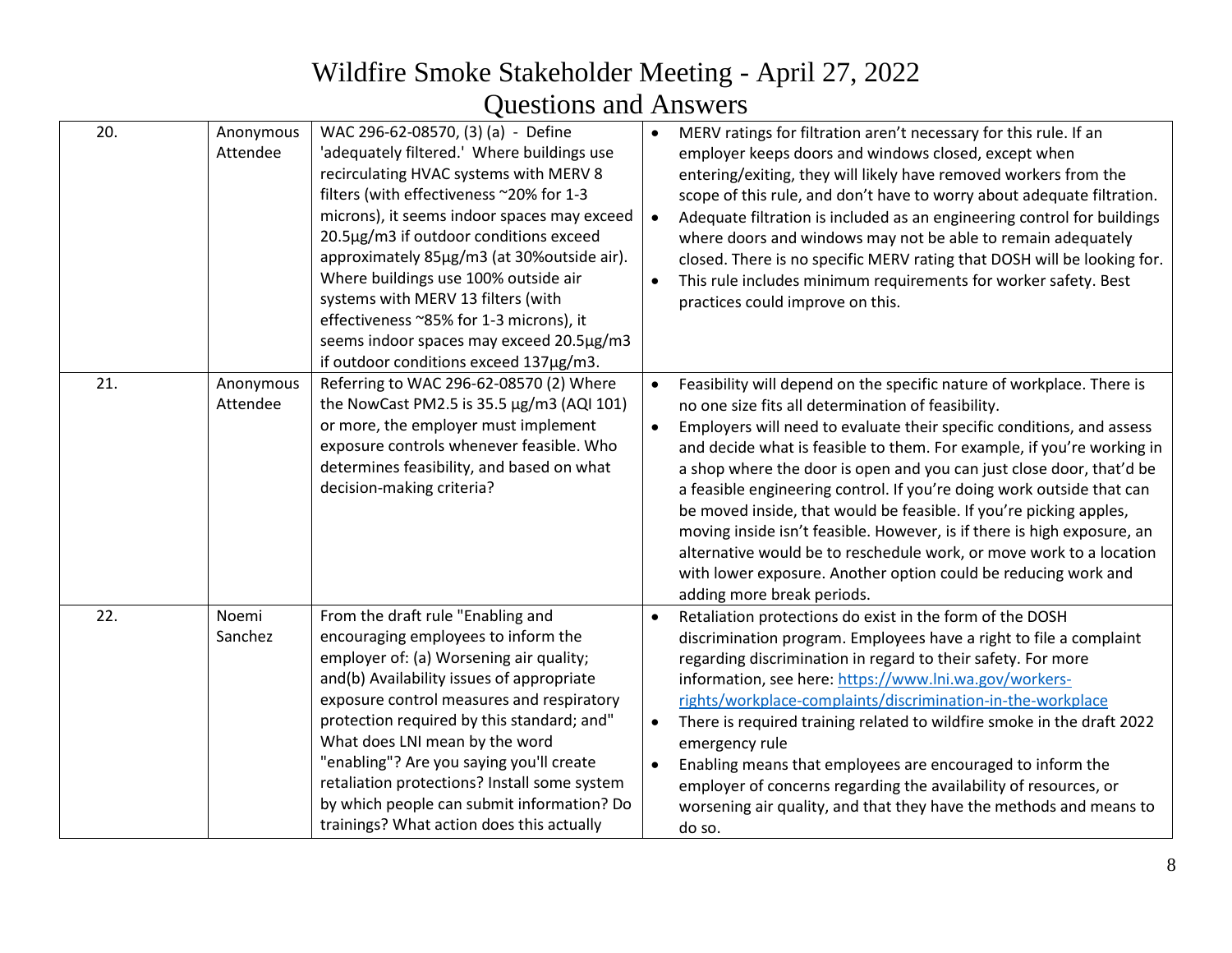|     |                    | require on the part of the employer<br>implementing this kind of system?                                                                                                                                                                                                                                                                                                                                                       | $\bullet$              | Employers need to create mechanisms that can be put in place and<br>use them. Action will depend on workplace. DOSH would be<br>evaluating whether employees were actually able to and encourage<br>the employer on these topics.                                                                                                                                                              |
|-----|--------------------|--------------------------------------------------------------------------------------------------------------------------------------------------------------------------------------------------------------------------------------------------------------------------------------------------------------------------------------------------------------------------------------------------------------------------------|------------------------|------------------------------------------------------------------------------------------------------------------------------------------------------------------------------------------------------------------------------------------------------------------------------------------------------------------------------------------------------------------------------------------------|
| 23. | Noemi<br>Sanchez   | A follow up on point (b) "Availability issues<br>of appropriate exposure control measures<br>and respiratory protection required by this<br>standard;" What does "availability issues"<br>mean? Employees are supposed to tell their<br>employers when the employees aren't<br>getting the equipment that can protect the<br>employee from the employer? This is not<br>clear to me. Can you clarify what this point<br>means? | $\bullet$<br>$\bullet$ | For example, when it's above 101 AQI, this would be a level of<br>voluntary use of N95s, and at that level the employer must have<br>N95s available.<br>If workers are unable to get access to PPE, then there must be ways<br>set up to communicate that to their employer, i.e. phone number to<br>call, or some other communication method, to inform the employer<br>of the need for N95s. |
| 24. | Anca Bejan         | Would you please share how many days of<br>2021 did the AQI index exceed 69, 101, or<br>555?                                                                                                                                                                                                                                                                                                                                   | $\bullet$              | This will depend on your location. This information is available on the<br>EPA website: https://www.epa.gov/outdoor-air-quality-data                                                                                                                                                                                                                                                           |
| 25. | Noemi<br>Sanchez   | In the draft rule under Appendix B it<br>explicitly names "outdoor workers" - how is<br>LNI defining outdoor workers? are UPS,<br>Amazon, Fed Ex, etc inculded in the<br>definition of outdoor worker?                                                                                                                                                                                                                         | $\bullet$<br>$\bullet$ | Appendix B is the appendix that includes training and information<br>that must be provided to workers, and the term "outdoor workers"<br>was used in that location for clarity.<br>There is no specific definition of outdoor worker in the rule, but it is<br>implied in the scope of the rule based on the location where work is<br>being performed.                                        |
| 26. | John Gancel        | If in Tumwater WA the AQI is 71 and there is<br>no fire this rule does not apply, if there is a<br>fire in Eastern Washington do i have to<br>consider this rule, or only if i smell smoke<br>outside? If i have to consider anytime there<br>is a wildfire how do i determine if it is<br>pollution or wildfire smoke?                                                                                                        | $\bullet$<br>$\bullet$ | This is getting at reasonable anticipation to exposure of wildfire<br>smoke above 69 AQI.<br>There is no set distance away from actual fire because smoke can<br>travel long distances.<br>If you smell smoke that is a good indicator you may have exposure to<br>wildfire smoke.                                                                                                             |
| 27. | Stephanie<br>Strom | Is there historical data of AQI readings in<br>West Washington? How frequently does the<br>AQI rise above 555?                                                                                                                                                                                                                                                                                                                 | $\bullet$              | It is unlikely that the PM <sub>2.5</sub> concentration will rise above 555 $\mu$ g/m <sup>3</sup> .<br>This is beyond where the AQI ends.                                                                                                                                                                                                                                                     |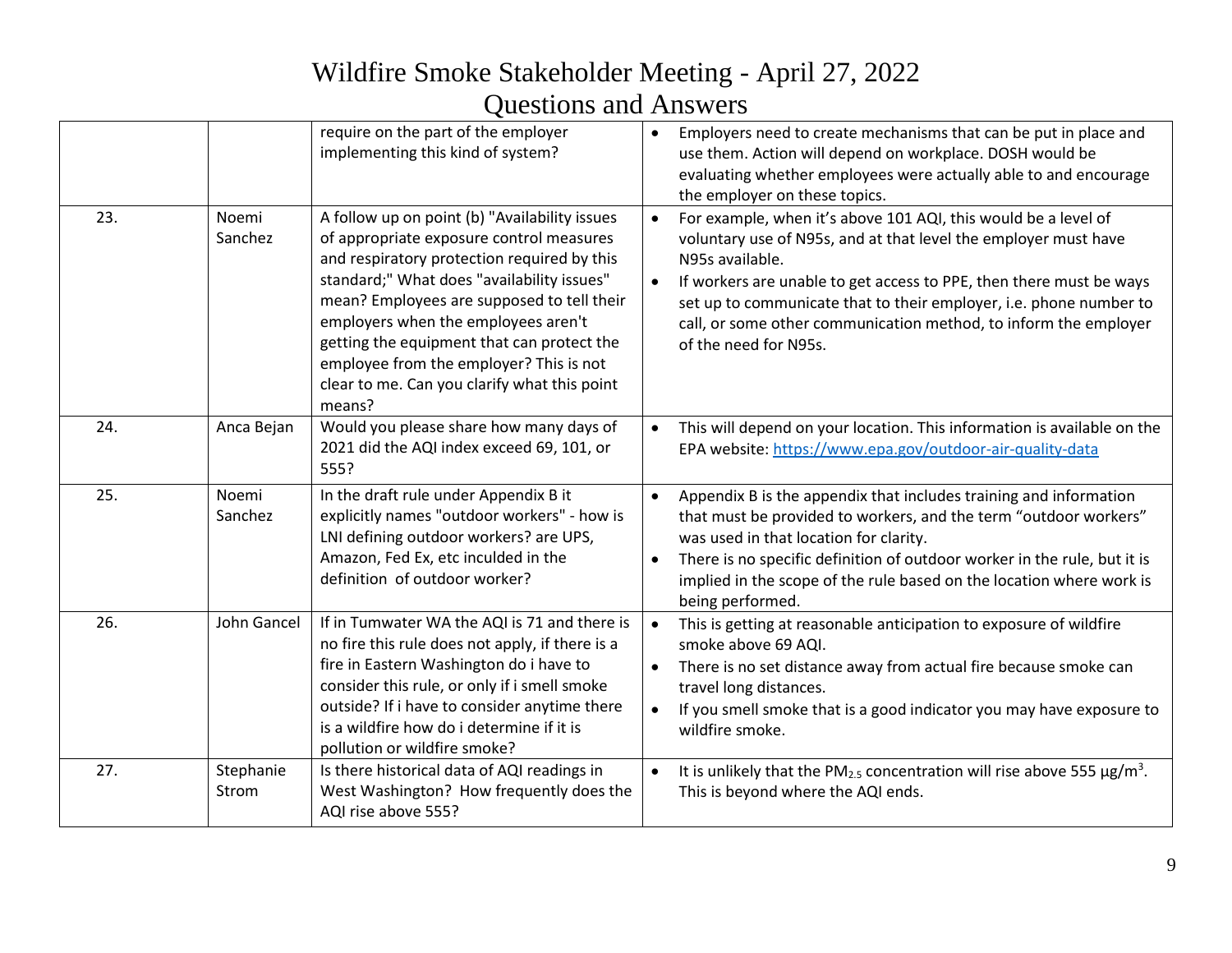|     |                |                                                                                                                                                                                                                                                                                                                                                                                                                          | PM <sub>2.5</sub> concentration will depend on your location. This information is<br>available on the EPA website: https://www.epa.gov/outdoor-air-<br>quality-data                                                                                                                                                                                                                                                                                                                                                                                                                                                                            |
|-----|----------------|--------------------------------------------------------------------------------------------------------------------------------------------------------------------------------------------------------------------------------------------------------------------------------------------------------------------------------------------------------------------------------------------------------------------------|------------------------------------------------------------------------------------------------------------------------------------------------------------------------------------------------------------------------------------------------------------------------------------------------------------------------------------------------------------------------------------------------------------------------------------------------------------------------------------------------------------------------------------------------------------------------------------------------------------------------------------------------|
| 28. | John Gancel    | How close is close enough to a monitoring<br>site?                                                                                                                                                                                                                                                                                                                                                                       | There are a multitude of monitoring locations across the state<br>available for reference.<br>As part of this rule, there is a safe harbor. If you're using closest<br>$\bullet$<br>monitoring site, that will be accepted. There is no distance that we<br>have specified.<br>We recognize that monitors a distance from a worksite could be<br>slightly different than a direct reading instrument on site. Employers<br>do have the option of using direct read instruments to get more<br>accurate reading of a particular worksite.                                                                                                       |
| 29. | Anca Bejan     | Given the high cost of the respirators<br>required under this rule (full face and PAPR<br>units) what financial assistance is available<br>from LNI?                                                                                                                                                                                                                                                                     | Full face respirator and PAPR are the only required use respirators,<br>$\bullet$<br>and these come into play at 555 $\mu$ g/m <sup>3</sup> . This level is above AQI scale.<br>These levels present a serious hazard to workers and are unlikely to<br>occur.<br>If an employer wanted to continue work, they would be responsible<br>for ensuring that their employees are protected at that level.<br>The DOSH consultation program would be happy to consult on your<br>efforts to obtain N95 respirators in advance of the 2022 wildfire<br>smoke season, and protect your employees from the hazard posed by<br>wildfire smoke exposure. |
| 30. | Shawn<br>Ringo | Shawn Ringo with WSU, we had a 2 week<br>stretch from the middle of July to the<br>beginning of September, and another week<br>in September where we were frequently<br>above 35 ug/m3. I'm concerned an<br>important message about voluntary<br>respirator use will get washed out if we<br>repeat it too frequently, i.e. at the bottom of<br>the unhealthy for sensitive groups category.<br>Have we considered that? | There are a lot of hazards that workers are exposed to on a daily<br>basis, and it is the responsibility of the employer to have training for<br>exposure to hazards that may seem normal.<br>This is a challenge with any workplace safety issue, in that people can<br>become normalized to the danger.<br>We set the threshold at a level that poses a hazard to workers and<br>$\bullet$<br>not before hazard starts.                                                                                                                                                                                                                      |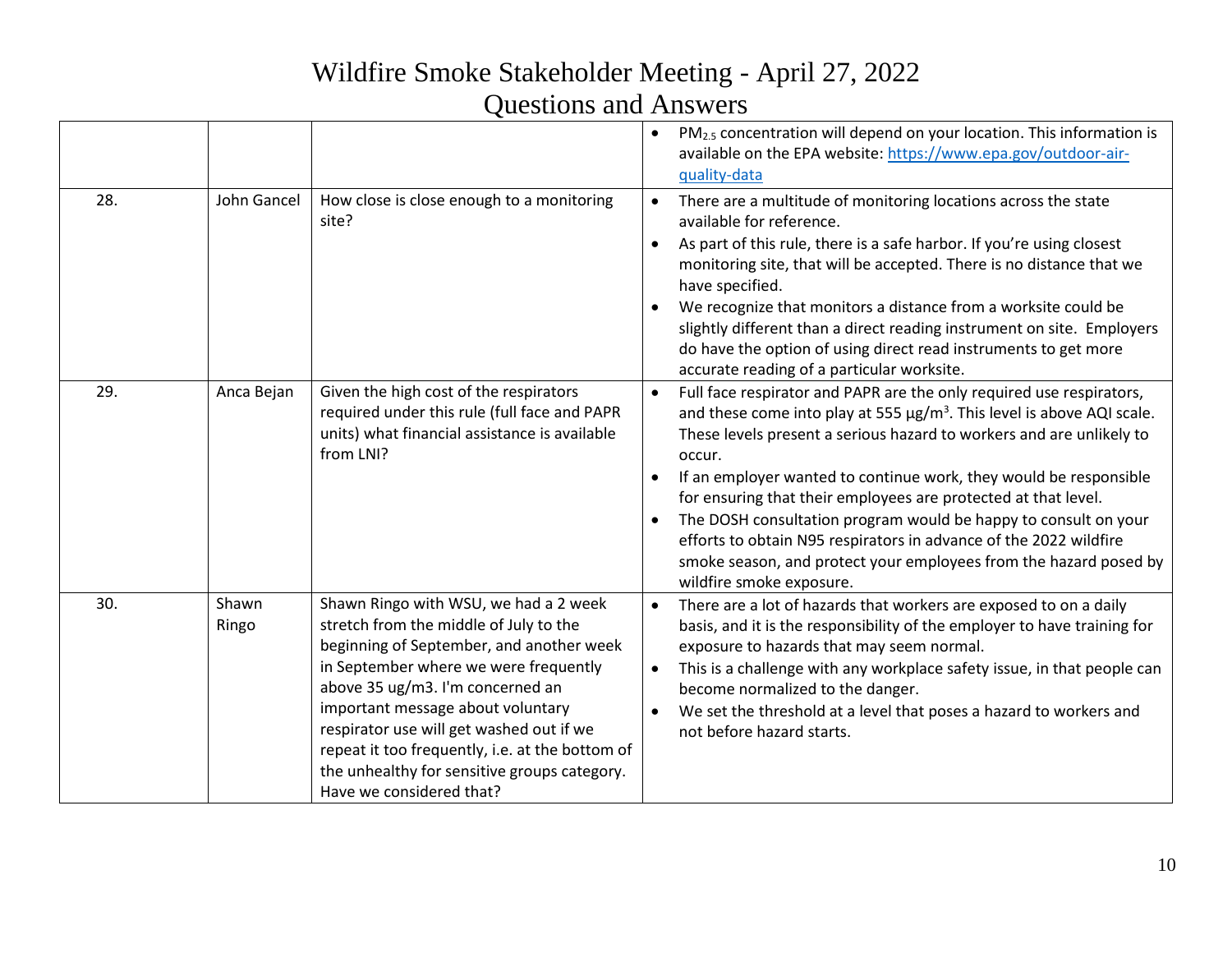| 31. | Noemi<br>Sanchez | "Check the NowCast PM2.5 before and<br>periodically during each shift." - what does<br>periodically mean?                                                                                                                                                            | Periodically is going to depend on the location of the workplace and<br>$\bullet$<br>also the air conditions. At lower levels, this might be less often. In<br>situations where wildfire smoke conditions are changing, you may<br>need to check more frequently.<br>We didn't specify a certain time because we didn't want people to<br>check every hour where wildfire wasn't changing. It is up to the<br>employer how often they check so they can provide appropriate<br>protection requirements by the rule.<br>NowCast numbers are updated hourly, which means checking more<br>than that wouldn't be beneficial. The employer can look at the<br>forecast and if the forecast is to go above threshold, that would be a<br>good indication to check more frequently, as the information is<br>updated. |
|-----|------------------|----------------------------------------------------------------------------------------------------------------------------------------------------------------------------------------------------------------------------------------------------------------------|-----------------------------------------------------------------------------------------------------------------------------------------------------------------------------------------------------------------------------------------------------------------------------------------------------------------------------------------------------------------------------------------------------------------------------------------------------------------------------------------------------------------------------------------------------------------------------------------------------------------------------------------------------------------------------------------------------------------------------------------------------------------------------------------------------------------|
| 32. | Noemi<br>Sanchez | definition<br>of what<br>Will<br>there<br>be<br>a<br>"engineering and administrative" controls are<br>going to look like?                                                                                                                                            | There isn't a definition because it can vary based on workplace.<br>$\bullet$<br>However, we do have examples listed in draft rule. Examples include<br>moving workers indoors or enclosed areas with portable HEPA filters,<br>moving workers to locations where air quality is better, or working at<br>times where air quality is better.                                                                                                                                                                                                                                                                                                                                                                                                                                                                    |
| 33. | Shawn<br>Ringo   | Shawn Ringo with WSU again, if I have a<br>location with nearby TEOM or BAM data, but<br>a nepelometer is closer, am I allowed to pick<br>the more reliable monitor data i.e. TEOM<br>and BAM over the nephelometer that also<br>often operates on rolling averages? | Shawn, we believe that you are referring to monitoring sites that are<br>listed on EPA or Department of Ecology's website; not all of them use<br>same technology to measure PM2.5.<br>$\bullet$<br>On the EPA website, there are different displayed shapes for<br>regulatory monitors and other monitors. If you know there is a more<br>reliable monitor, you can choose to use that one over monitors that<br>are closest to you, but it is still acceptable to use the closest monitor.                                                                                                                                                                                                                                                                                                                    |
| 34. | Anonymous        | So why not allow KN95's this year since they<br>were allowed last year? Other than they are<br>not NIOSH-approved, what data do you have<br>that they are not protective?                                                                                            | KN95 are not certified by NIOSH, and as such, they cannot be<br>$\bullet$<br>guaranteed to provide protection to the wearer<br>KN95 have not been allowed for the purposes of respiratory<br>protection in an occupational setting prior to the pandemic<br>There is high variability among the quality of KN95: NIOSH found<br>that about 60% of KN95 respirators they evaluated in 2020 and<br>2021 "did not meet the requirements that they intended to meet<br>(International Assessment Results   NPPTL   NIOSH   CDC). This is<br>separate from concerns about the fit of KN95. FDA also revoked their                                                                                                                                                                                                    |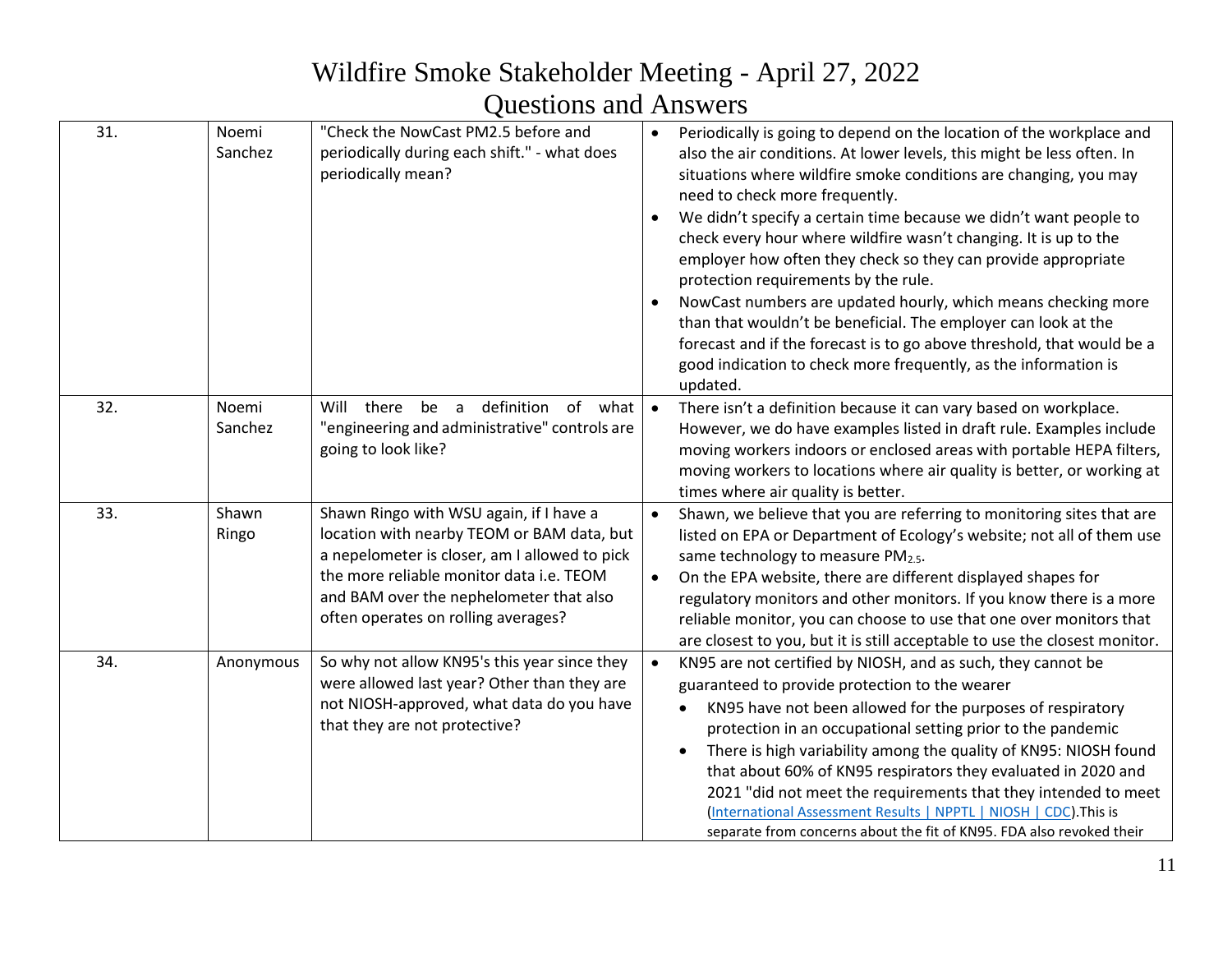|     |                     |                                                                                                                                                                                                                                                                                                                                                                                                                                                                                                                                              |           | emergency use authorization for non-NIOSH-approved disposable FFRs<br>nearly a year ago: Revoked EUAs for Non-NIOSH-Approved Disposable<br>Filtering Facepiece Respirators   FDA                                                                                                                                                                                                                               |
|-----|---------------------|----------------------------------------------------------------------------------------------------------------------------------------------------------------------------------------------------------------------------------------------------------------------------------------------------------------------------------------------------------------------------------------------------------------------------------------------------------------------------------------------------------------------------------------------|-----------|----------------------------------------------------------------------------------------------------------------------------------------------------------------------------------------------------------------------------------------------------------------------------------------------------------------------------------------------------------------------------------------------------------------|
| 35. | Ryan<br>Scharnhorst | Ryan Scharnhorst @ Pullman Fire. At wildfire<br>base camps, such as those that happen<br>under state mobilization where the<br>firefighters live, who is responsible for<br>providing the respirator? The home agency<br>or the agency that hired them to fight the<br>fire (WA DNR, WSP, USFS)?                                                                                                                                                                                                                                             | $\bullet$ | Workers who are under the scope of WAC 296-305 would not be<br>under the scope of this rule.<br>When multiple employers are involved, it might be one employer or<br>the other that provides protection. Ultimately, the employee being<br>provided the protection is what matters.<br>We have a directive on this, available here:<br>https://lni.wa.gov/dA/96edf1ea0f/DD115.pdf                              |
| 36. | Alicia Every        | The disposable N95 masks we have for covid<br>are good for voluntary respirators? Or are<br>we talking half-face respirators? Do we have<br>to fit-test everyone who choses to use<br>them? Sorry if this was already answered.                                                                                                                                                                                                                                                                                                              | $\bullet$ | For the 35 $\mu$ g/m <sup>3</sup> or AQI 101 threshold, N95 are acceptable for<br>voluntary use.<br>Fit-testing and medical evaluations are not required at that level.<br>Once the smoke gets up to 555 $\mu$ g/m <sup>3</sup> (beyond the AQI), more<br>protective respirators are required.                                                                                                                 |
| 37. | Stephanie<br>Sedlak | Has there been consideration given to re-<br>publishing the 2021 Emergency Rule and<br>then revisiting these changes as part of the<br>permanent rule making process? Our work<br>forces have been stressed by many factors<br>and our employee's capacity to accept<br>change is stretched from the last two years<br>(emergency rules, COVID, etc). Holding the<br>2021 policy at least another season or two<br>would help us focus on the upcoming<br>changes to ambient heat, cranes, trenching,<br>and other active rules in progress. | $\bullet$ | Thank you for your comment, Stephanie. We will take this under<br>advisement. We appreciate the challenging nature of the last few<br>years with the pandemic.                                                                                                                                                                                                                                                 |
| 38. | Rodd<br>Pemble      | Can N95 masks be safely reused more than<br>one day? What if the AQI is at or below the<br>voluntary use threshold?                                                                                                                                                                                                                                                                                                                                                                                                                          | $\bullet$ | This rule doesn't have any changes other than normal respirator<br>requirements. Respirators need to be replaced when soiled, no<br>longer in good working condition, or if they are damaged.<br>If N95 are re-used, the employer must ensure that they are stored<br>properly and safely, if there is time between when they are stored<br>and when they are returned to the workers. The respirators need to |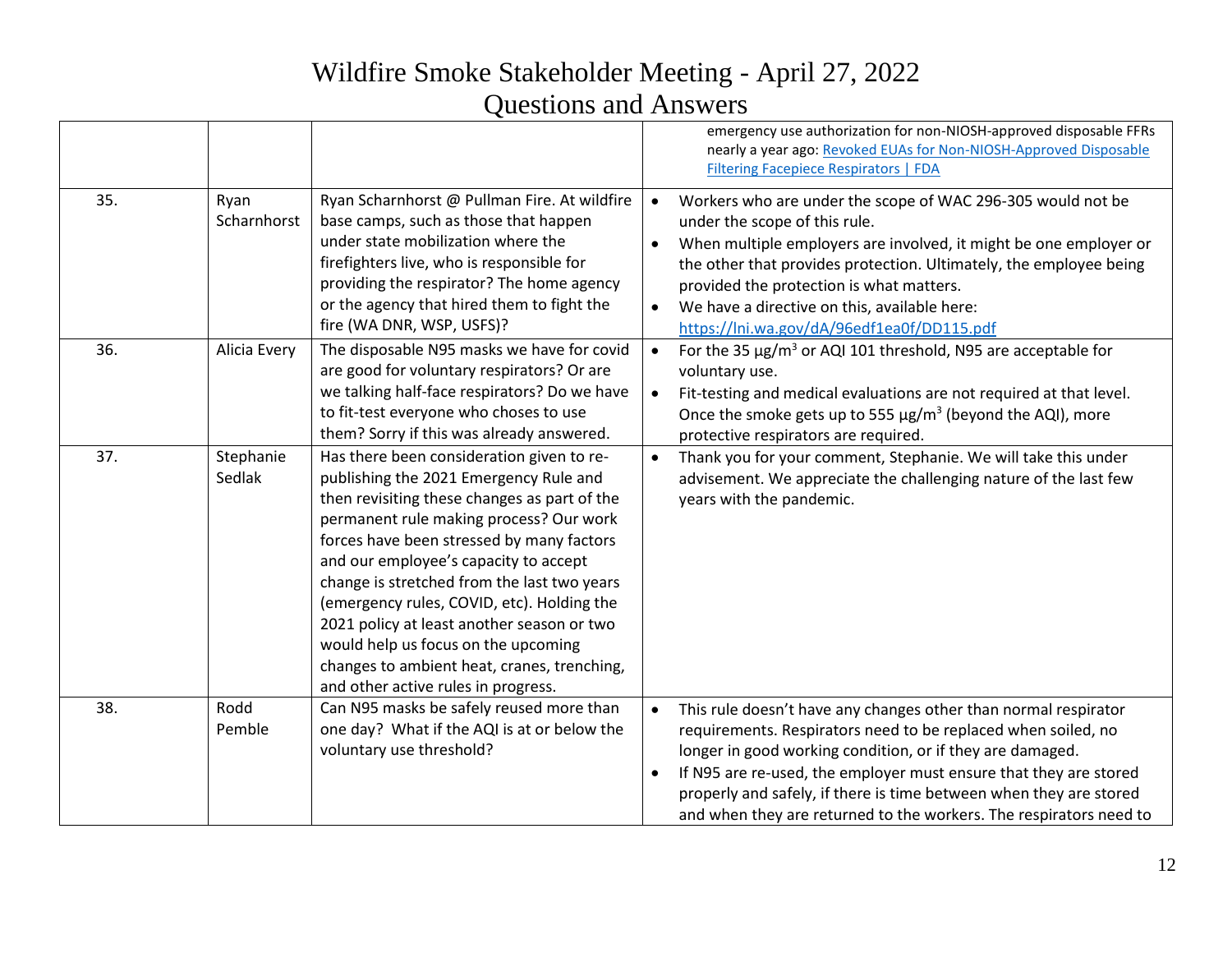|     |                                |                                                                                                                                                                                                                                                                                | be given to the same worker and not a different worker (no sharing<br>of masks between workers).                                                                                                                                                                                                                                                                                                                                                                                                                                                                                                                                                                               |
|-----|--------------------------------|--------------------------------------------------------------------------------------------------------------------------------------------------------------------------------------------------------------------------------------------------------------------------------|--------------------------------------------------------------------------------------------------------------------------------------------------------------------------------------------------------------------------------------------------------------------------------------------------------------------------------------------------------------------------------------------------------------------------------------------------------------------------------------------------------------------------------------------------------------------------------------------------------------------------------------------------------------------------------|
| 39. | Anonymous                      | Buildings are exempt from this rule if they<br>have filtered air. Building filtration will not<br>capture PM2.5s as they are not HEPA, why<br>are buildings exempted and why are cabin<br>filters in vehicles exceptable if they are not<br>HEPA?                              | There is no requirement for filtration for buildings in this rule. As long<br>$\bullet$<br>as doors and windows are kept closed, indoor worksites are outside<br>of the scope of the draft emergency rule.<br>We recognize that filtration does help and are collecting more<br>$\bullet$<br>information on that.<br>Even filtration that isn't HEPA can reduce PM <sub>2.5</sub> exposures, but HEPA<br>$\bullet$<br>is the most effective way of preventing exposure. In regards to<br>vehicle cabin filters, HEPA would be better way of filtering, but we<br>understand most vehicles don't have HEPA, so other filtration is still<br>allowable as part of the exemption. |
| 40. | Oleg Sassa<br>w/ Holt<br>Homes | Can LNI notify employers of these meetings<br>when smoke is too high and when to provide<br>respirators to employees? Since you guys<br>mentioned all the other states. Last year<br>Oregon OSHA donated bunch of respirators.<br>Is LNI going to step up and do that as well? | There isn't a way for L&I to track where every employer's workers<br>$\bullet$<br>are, and whether they're indoors or outdoors, etc. It wouldn't be<br>feasible for L&I to track and report that information.<br>Employers have the responsibility to make sure employees aren't<br>$\bullet$<br>exposed to wildfire smoke. Employers can go to enviroflash.info<br>where they can enter a particular location and set thresholds where<br>they can get the forecast of upcoming days and current conditions.<br>L&I is not currently planning to distribute respirators to employers,<br>but we can discuss this further within the agency.                                   |
| 41. | Jen Croft                      | Can we use the Wildfire Air Resource Advisor<br>forecast products?                                                                                                                                                                                                             | Jen, do you mind providing more information on this to us? You can<br>$\bullet$<br>email Chris Pyke, pykc235@lni.wa.gov.                                                                                                                                                                                                                                                                                                                                                                                                                                                                                                                                                       |
| 42. | <b>Travis</b><br>Englehart     | How would the Department determine<br>feasibility w/ regard to implementing or not<br>implementing exposure controls?                                                                                                                                                          | Feasibility is dependent on particular workplace. We can provide<br>$\bullet$<br>guidance to a particular employer, but there is no one-size-fits-all<br>approach to feasibility.<br>L&I has consultants to assist with making feasibility determinations<br>$\bullet$<br>about what can be done at particular worksite. Please see:<br>https://lni.wa.gov/safety-health/preventing-injuries-<br>illnesses/request-consultation/                                                                                                                                                                                                                                               |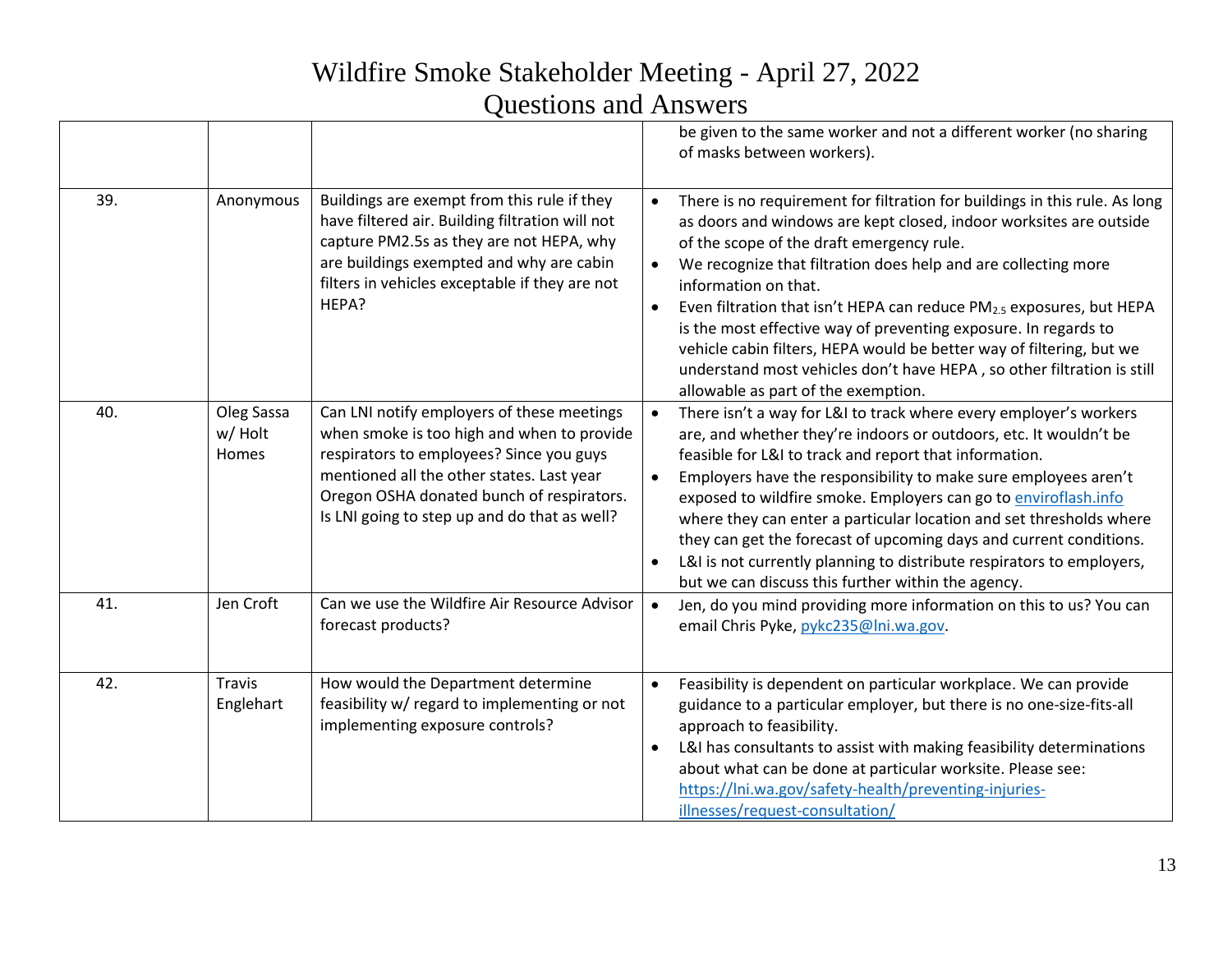| 43. | Anonymous           | During one of the slides, it was mentioned<br>that an alternative to respirators could be<br>providing more breaks, how can the<br>employer determine the number of breaks?<br>What is descent? Also, does the employer<br>have to ensure proper fitting of respirators<br>when employees provide their own (before<br>they becomes necessary)?                                                           | The reference to breaks wasn't an alternative to respirators. Breaks<br>$\bullet$<br>can be used as an administrative control to reduce the amount of<br>smoke workers breathe but respirators may still need to be provided<br>to workers.<br>The reference to breaks is in regards to feasible exposure controls,<br>including administrative or engineering controls.<br>If an employer is out of the scope of the rule, then controls (including<br>respirators) are not required.<br>For voluntary use, no fit test is required. The training included for<br>$\bullet$<br>wildfire smoke does include how to maximize fit of respirator. |
|-----|---------------------|-----------------------------------------------------------------------------------------------------------------------------------------------------------------------------------------------------------------------------------------------------------------------------------------------------------------------------------------------------------------------------------------------------------|------------------------------------------------------------------------------------------------------------------------------------------------------------------------------------------------------------------------------------------------------------------------------------------------------------------------------------------------------------------------------------------------------------------------------------------------------------------------------------------------------------------------------------------------------------------------------------------------------------------------------------------------|
| 44. | Andre<br>Zwanenburg | Last year in down town Seattle, we had AQI<br>of 125 with wildfire around, but the<br>measurements showed it was not caused by<br>wildfire smoke but other particles.                                                                                                                                                                                                                                     | Thank you for your comment, Andre.<br>$\bullet$                                                                                                                                                                                                                                                                                                                                                                                                                                                                                                                                                                                                |
| 45. | Ryan<br>Sharnhorst  | Since a respirator is required, are the<br>employees required to meet the standard<br>and demonstrate they can properly wear the<br>respirator (fit test, cleanly shaven where<br>applicable, medical clearance, etc.)? If not,<br>why is the mandate that a respirator has to<br>be supplied and not some less expensive<br>option if the employee won't benefit from<br>the higher level of protection? | In 2022 emergency rule, there is no required use of N95 respirators.<br>$\bullet$<br>We will be talking about this further in the context of the permanent<br>rulemaking.<br>The only required use is when exposure is above 555 $\mu$ g/m <sup>3</sup> , which<br>are extremely high situations above the AQI.<br>Loose fitting PAPR do not require fit test, and could be used for<br>$\bullet$<br>employers/employees who need to work at extremely high levels.                                                                                                                                                                            |
| 46. | Lucia Luu           | Stephani Strom: You can download PM 2.5<br>back to 1999 (for at least some locations) at<br>this EPA site: https://www.epa.gov/outdoor-<br>air-quality-data/download-daily-data. I hope<br>that helps.                                                                                                                                                                                                    | Thank you for your comment, Lucia.                                                                                                                                                                                                                                                                                                                                                                                                                                                                                                                                                                                                             |
| 47. | Anonymous           | How is it justified that it is legally compliant<br>to be exposed to just under 5000 ug/m3<br>without a respirator, for respirable<br>particulate not otherwise classified<br>(essentially pm10, which includes pm2.5) in<br>DOSH's Airborne Contaminant rule (Ch 841                                                                                                                                     | We held a stakeholder meeting in January 2022 that included data<br>$\bullet$<br>about occupational and environmental hazards. That information is<br>available here: https://lni.wa.gov/safety-health/safety-<br>rules/rulemaking-stakeholder-information/wildfire-smoke#meetings-<br>and-timeline                                                                                                                                                                                                                                                                                                                                            |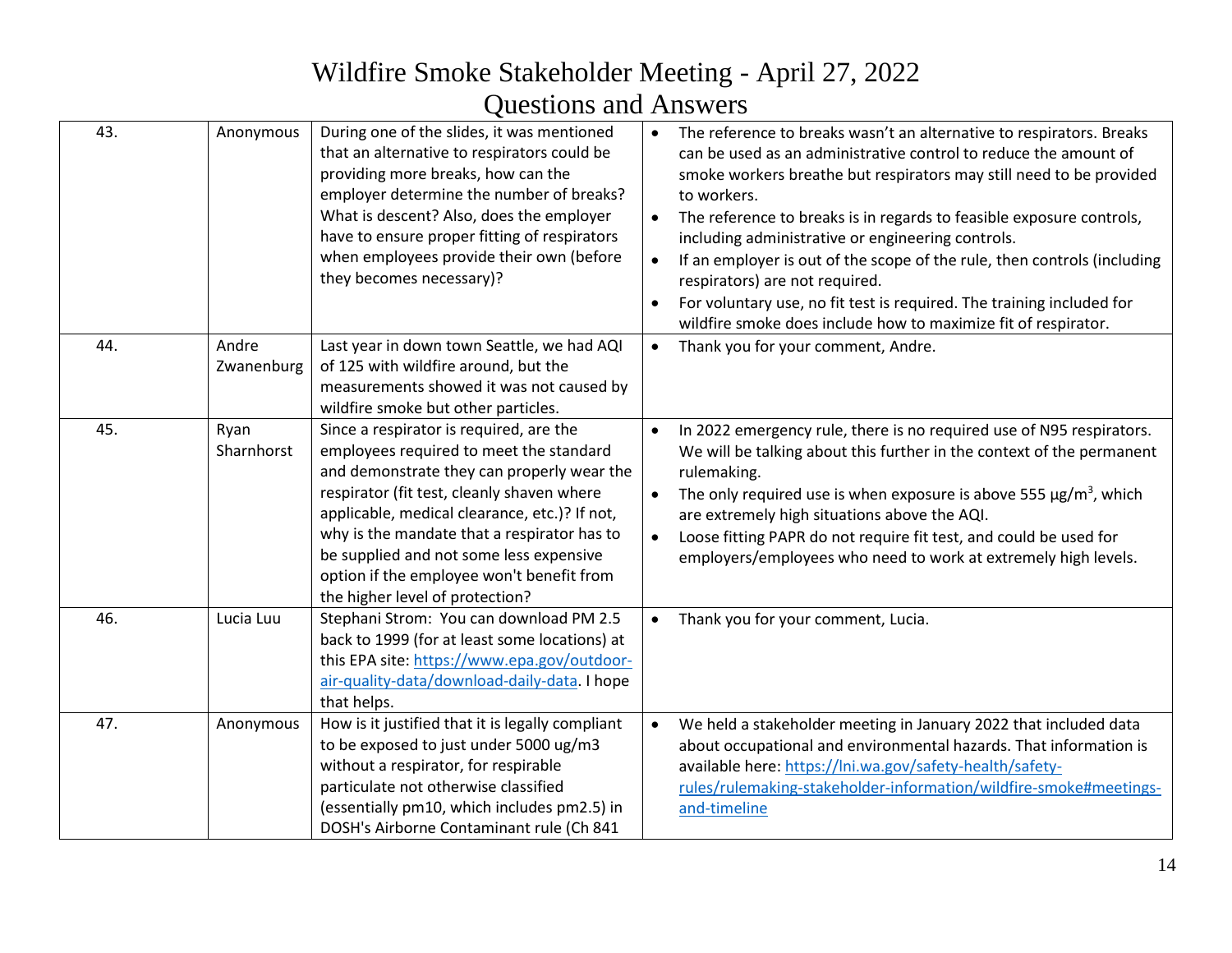|     |           | or 842)and DOSH has selected a<br>community environmental guidance level<br>which includes exposure to children and<br>other non-workers, and DOSH has applied a<br>much lower 'exposure threshold' for the<br>workplace for PM 2.5? |           | The Permissible Exposure Limit (PEL) under chapter 296-842,<br>Airborne Contaminants, for respirable dust (Particulates not<br>otherwise regulated, respirable fraction) is equivalent to 5000 $\mu$ g/m <sup>3</sup><br>and includes particles greater than PM <sub>2.5</sub> . Therefore, it is not the<br>appropriate measure of wildfire smoke exposure. Wildfire smoke<br>particles (PM <sub>2.5</sub> or smaller) can go down into lungs and can cross over<br>to blood stream.<br>In addition, the framework under chapter 296-841 WAC, Airborne<br>Contaminants, requires employers evaluate and control exposures.<br>By adopting a rule specific to this exposure, it will simplify the<br>exposure evaluation process for employers and provide clarity on<br>when they need to act and what they need to do. Given the nature<br>of the hazard and the exposure, a specific rule is appropriate and<br>consistent with DOSH's duty under WISHA.<br>Emerging evidence suggests PM <sub>2.5</sub> from wildfire smoke is more toxic<br>than other sources $PM_{2.5}$ .<br>Because air quality often worsens abruptly in the event of wildfire,<br>wildfire smoke can spread thousands of miles from its source, and<br>winds can alter the dispersion pattern of smoke. Due to these distinct<br>factors and exposures, the consideration of feasibility of controls for<br>wildfire smoke is also likely different than for PM <sub>2.5</sub> than other<br>sources.<br>WISHA requires DOSH set standards for hazardous exposures that<br>" most adequately assures, to the extent feasible, on the basis of<br>the best available evidence, that no employee will suffer material<br>impairment of health or functional capacity"<br>In setting the exposure level, DOSH is considering the hazard to<br>employees, which can include minors and employees who fall into<br>the sensitive group category, as well as feasible controls. |
|-----|-----------|--------------------------------------------------------------------------------------------------------------------------------------------------------------------------------------------------------------------------------------|-----------|-----------------------------------------------------------------------------------------------------------------------------------------------------------------------------------------------------------------------------------------------------------------------------------------------------------------------------------------------------------------------------------------------------------------------------------------------------------------------------------------------------------------------------------------------------------------------------------------------------------------------------------------------------------------------------------------------------------------------------------------------------------------------------------------------------------------------------------------------------------------------------------------------------------------------------------------------------------------------------------------------------------------------------------------------------------------------------------------------------------------------------------------------------------------------------------------------------------------------------------------------------------------------------------------------------------------------------------------------------------------------------------------------------------------------------------------------------------------------------------------------------------------------------------------------------------------------------------------------------------------------------------------------------------------------------------------------------------------------------------------------------------------------------------------------------------------------------------------------------------------------------------------------------------------------------------------------------|
| 48. | Anonymous | At what AQI do employers need to stop work<br>and send people home?                                                                                                                                                                  | $\bullet$ | There is not a stop work AQI in the 2022 draft emergency rule.<br>However at 555 $\mu$ g/m <sup>3</sup> (beyond the AQI), employers will need to<br>require the use of more protective respirators.                                                                                                                                                                                                                                                                                                                                                                                                                                                                                                                                                                                                                                                                                                                                                                                                                                                                                                                                                                                                                                                                                                                                                                                                                                                                                                                                                                                                                                                                                                                                                                                                                                                                                                                                                 |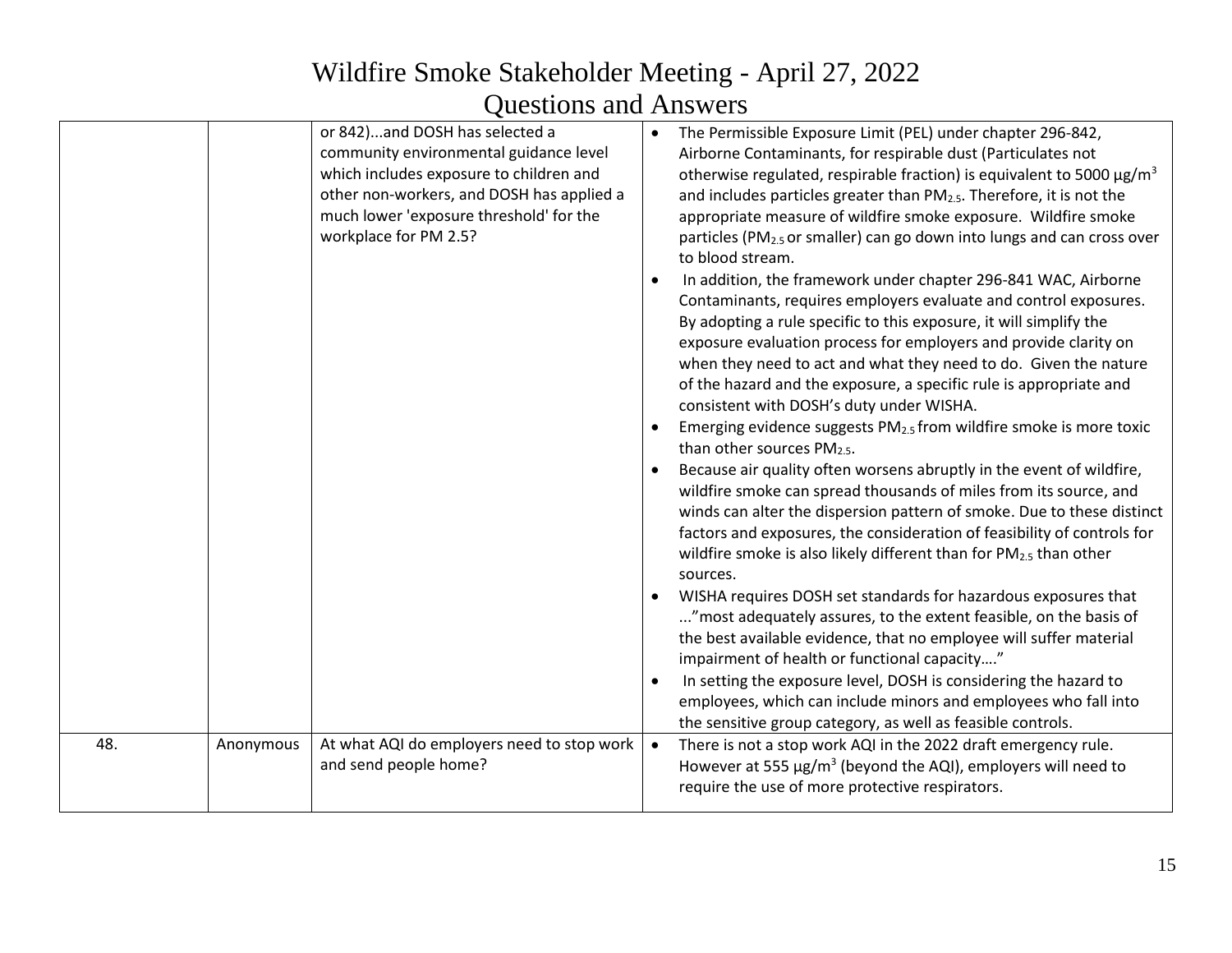| 49. | Ryan<br>Mathews            | At an APF of 25, a loose fitting PAPR would<br>be expected at maximum performance to<br>reduce exposure to 22.2 ug/m3. This level<br>would exceed AQI 69 and 20.5 ug/m3<br>standards. This would suggest that a loose<br>fitting PAPR is not sufficient respiratory<br>protection and should not be a permitted<br>option at this exposure scenario.                                                                                                                                                                                                                                                        | $\bullet$ | Thank you for comment, Ryan.                                                                                                                                                                                                                                                                                                                                                                                                                                                                                                                                                                                                                                                                                          |
|-----|----------------------------|-------------------------------------------------------------------------------------------------------------------------------------------------------------------------------------------------------------------------------------------------------------------------------------------------------------------------------------------------------------------------------------------------------------------------------------------------------------------------------------------------------------------------------------------------------------------------------------------------------------|-----------|-----------------------------------------------------------------------------------------------------------------------------------------------------------------------------------------------------------------------------------------------------------------------------------------------------------------------------------------------------------------------------------------------------------------------------------------------------------------------------------------------------------------------------------------------------------------------------------------------------------------------------------------------------------------------------------------------------------------------|
| 50. | Stephen<br><b>Neely</b>    | What is the expectation for large venues or<br>sports stadiums with 1000+ employees for<br>adhering to this ruling. In Seattle, air quality<br>can fluctuate rather quickly and attempting<br>to distribute N95 respirators to a large<br>number of employees while having tens of<br>thousands of fans in the building as well is<br>very challenging. Additionally, deciding to<br>stop a sporting event and evacuate a<br>building in the middle of an event based off<br>of higher than allowed AQI is extremely<br>challenging. What is the recommendation or<br>guidance on these large scale events? | $\bullet$ | There are several options for this scenario. A lot of this rule is built<br>on planning ahead. It is best not to wait until something happens to<br>figure out how to respond.<br>Forecasting for wildfire smoke has worked very well, and there is up<br>to a five day forecast available, which can really help with planning.<br>Those in charge of safety should keep an eye on wildfire smoke<br>leading up to that event, and if the wildfire smoke could get above<br>those levels.<br>One idea would be to distribute respirators ahead of time.<br>Additionally, there is the 1-hour time exemption for exposures<br>between 69-300 AQI.                                                                     |
| 51. | <b>Travis</b><br>Englehart | With regard to determining air quality: is<br>there a distance considered close enough 10<br>mi, 50 mi, etc.) for relying on a regulatory<br>monitor's data at a job site? If a CSHO<br>monitors directly and identifies excessive<br>exposure is there a violation, even though<br>the closest regulatory monitor gives a lower<br>PM 2.5 concentration?                                                                                                                                                                                                                                                   |           | We recognize that not all areas have an extensive monitoring<br>network as we would like, and if you use the closest monitor to your<br>location, that would be accepted. There is flexibility in choosing your<br>monitor.<br>The main emphasis is that the employer has a wildfire smoke<br>response plan, which would include how the employer will measure<br>wildfire smoke. The response plan can be evaluated and changed as<br>needed.<br>A Compliance Safety and Health Officer (CSHO) would look at how<br>wildfire smoke exposure is being monitored, and if the employer<br>applied the appropriate requirements based on that. The CSHO<br>wouldn't come out with a direct reading instrument. They'd be |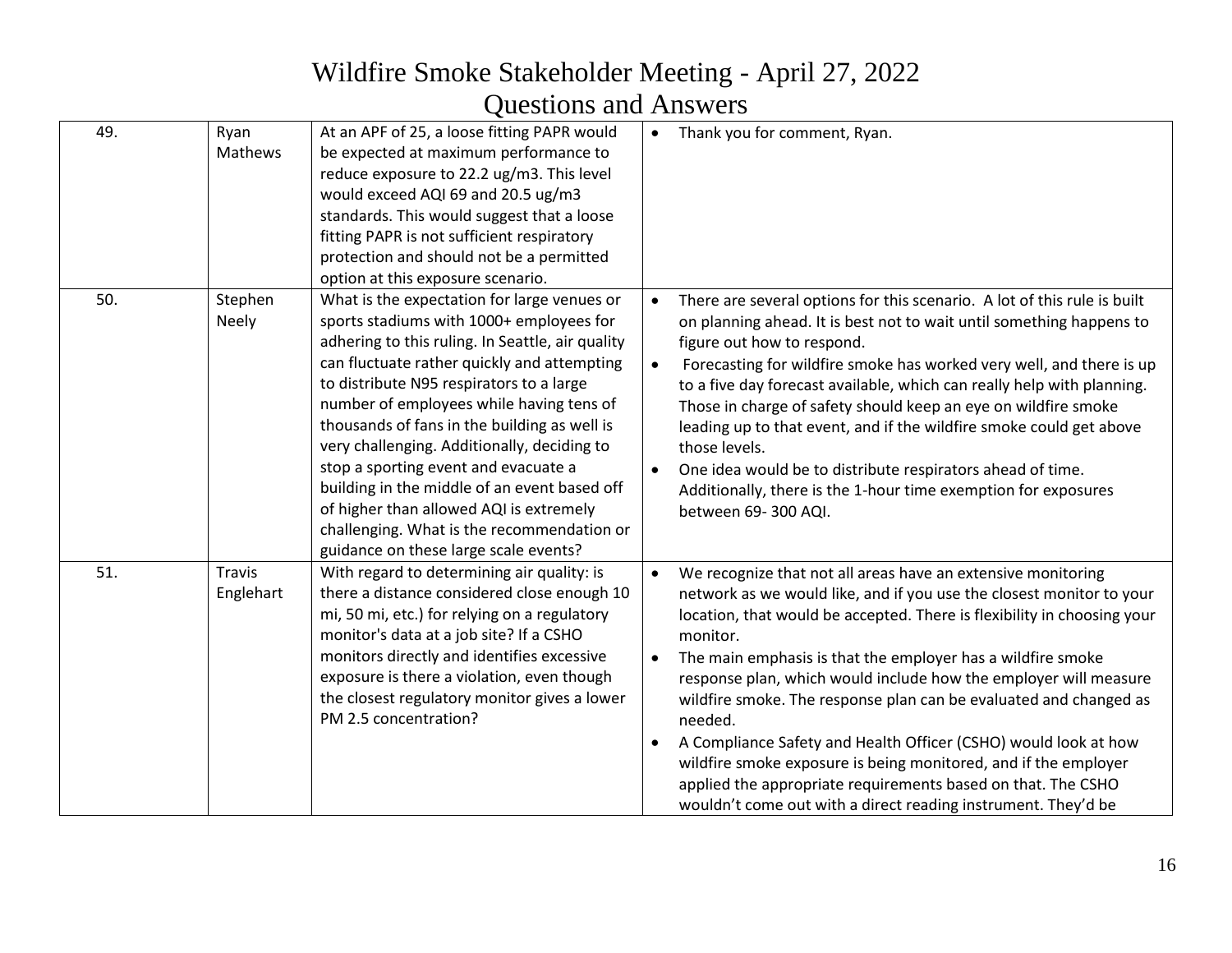|     |                                                                     |                                                                                                                                                                                                                                                                                                                                                                                                                                                                                                                                                                                                                                                                                                                                                                                                                                                                                                                                                                                                                                                                                                                                                                                                   |                                                                            | evaluating to see if whether the employer were appropriately<br>monitoring themselves.                                                                                                                                                                                                                                                                                                                                                                                                                                                                                                                                                                                                                                                                                                                                                                                                                                                                                                                                                                                                                                                                                                                                                                                                                                                                                                                                                                                                                                                                                                                                                                                                                                                                                                                     |
|-----|---------------------------------------------------------------------|---------------------------------------------------------------------------------------------------------------------------------------------------------------------------------------------------------------------------------------------------------------------------------------------------------------------------------------------------------------------------------------------------------------------------------------------------------------------------------------------------------------------------------------------------------------------------------------------------------------------------------------------------------------------------------------------------------------------------------------------------------------------------------------------------------------------------------------------------------------------------------------------------------------------------------------------------------------------------------------------------------------------------------------------------------------------------------------------------------------------------------------------------------------------------------------------------|----------------------------------------------------------------------------|------------------------------------------------------------------------------------------------------------------------------------------------------------------------------------------------------------------------------------------------------------------------------------------------------------------------------------------------------------------------------------------------------------------------------------------------------------------------------------------------------------------------------------------------------------------------------------------------------------------------------------------------------------------------------------------------------------------------------------------------------------------------------------------------------------------------------------------------------------------------------------------------------------------------------------------------------------------------------------------------------------------------------------------------------------------------------------------------------------------------------------------------------------------------------------------------------------------------------------------------------------------------------------------------------------------------------------------------------------------------------------------------------------------------------------------------------------------------------------------------------------------------------------------------------------------------------------------------------------------------------------------------------------------------------------------------------------------------------------------------------------------------------------------------------------|
| 52. | John<br>Ehrenreich<br><b>WA Forest</b><br>Protection<br>Association | Been participating in stakeholder meetings<br>since first started talking about this in Sept<br>2020 or longer. Raised several issues and<br>seems like we are not getting to them.<br>Rolling employer - had been involved in lot<br>of CBA and doesn't take 1.5 years and not<br>sure why we haven't don't that. Understand<br>pressure L&I is under due to COVID but we<br>keep ratcheting down threshold from what<br>was originally talked about when first<br>brought up. Requested to not ratchet down<br>until CBA has been done because we don't<br>know how much damage is being done to<br>employers, economy, etc. but at some point,<br>have to do CBA and almost essentially<br>ignoring APA process. Getting to point where<br>people are going to have to go to court or<br>look at legislature to get L&I to do CBA.<br>Object to lowering AQI rating of 151 down to<br>100. Wouldn't mind if there wasn't a cost<br>associated, but there is. Need to find way for<br>employer to determine a way to get them<br>(employees) to wear mask and exercise their<br>common sense and given the proper tools.<br>What is employer's responsibility for<br>employees working at home? | $\bullet$<br>$\bullet$<br>$\bullet$<br>$\bullet$<br>$\bullet$<br>$\bullet$ | Thank you for your comment.<br>Consistent with the mandate under WISHA, the department has<br>looked at the best available evidence and determined that there are<br>feasible measures to address the serious health hazards wildfire<br>smoke presents for workers. The department is diligently working<br>towards a permanent rule.<br>However, given the serious hazards and feasible measures, an<br>emergency rule is necessary to address the health concern while we<br>move forward in our work toward a permanent rule.<br>Under the Administrative Procedures Act, a specific cost-benefit<br>analysis is not required for an emergency rule, but will be conducted<br>in the coming months as part of the permanent rulemaking process.<br>While we don't have a cost-benefit analysis performed for the<br>emergency rule, we do have information to indicate that voluntary<br>use of respirators are a feasible control and are necessary and<br>appropriate to protect workers from hazardous exposures to wildfire<br>smoke.<br>We gave careful consideration to dropping the AQI thresholds from<br>the 2021 rule, and provided scientific background at a previous<br>stakeholder meeting in January 2022. This is a good resource to get<br>background and information from studies, available here:<br>https://lni.wa.gov/safety-health/safety-rules/rulemaking-<br>stakeholder-information/ WildFire/Wildfire-Health-Threats.pdf and<br>here: https://lni.wa.gov/safety-health/safety-rules/rulemaking-<br>stakeholder-information/ WildFire/Trend-and-Effects-of-Wildfire-<br>Smoke.pdf<br>The home environment is one that employer does not have<br>jurisdiction over. The employer is not required to assume<br>responsibility unless the employee is going to another worksite. |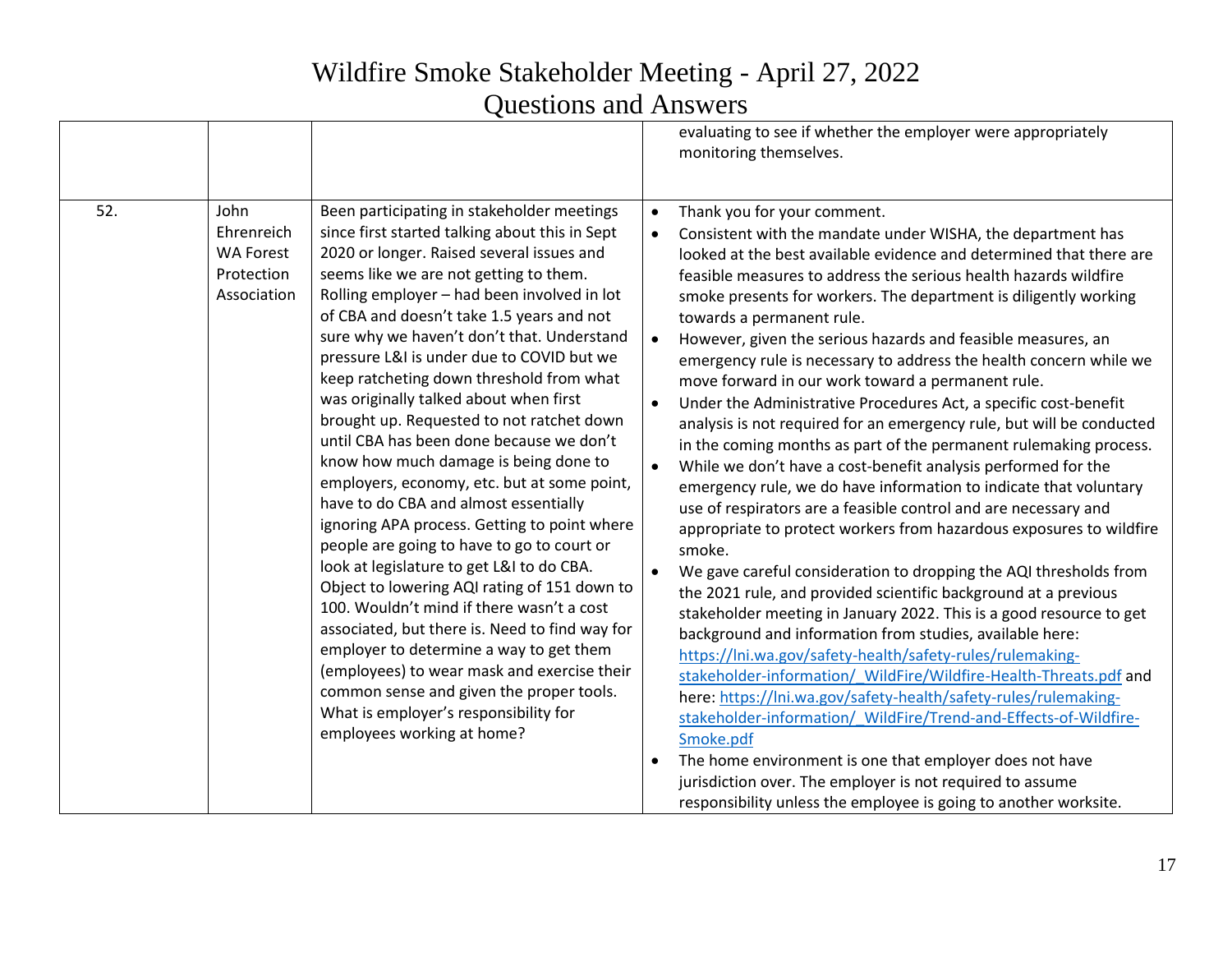| 53. | James Ross | What about equipment operators? They are<br>in enclosed cabs. So are they exempt?                                                                                                                                                                                                                                   | If equipment operators work in an enclosed cab, in which the air<br>is filtered by a properly maintained cabin air filter, and the<br>employer ensures that windows, doors, and other openings are<br>kept closed except when it is necessary to briefly open doors to<br>enter or exit, then they would be exempt under WAC 296-62-<br>$08510(2)(b)$ .<br>Please note that if the operator works outside the cab for more<br>than 1 hour per 24 hours, or 15 minutes per 24 hours when the<br>AQI is 301 or more, then they would not be exempt as noted in<br>WAC 296-62-08510(2)(c) and (d).                                                                                                                                                                                                                                                                                                                                                                                                                                                                                                                                                                                                                                                                                                                           |
|-----|------------|---------------------------------------------------------------------------------------------------------------------------------------------------------------------------------------------------------------------------------------------------------------------------------------------------------------------|---------------------------------------------------------------------------------------------------------------------------------------------------------------------------------------------------------------------------------------------------------------------------------------------------------------------------------------------------------------------------------------------------------------------------------------------------------------------------------------------------------------------------------------------------------------------------------------------------------------------------------------------------------------------------------------------------------------------------------------------------------------------------------------------------------------------------------------------------------------------------------------------------------------------------------------------------------------------------------------------------------------------------------------------------------------------------------------------------------------------------------------------------------------------------------------------------------------------------------------------------------------------------------------------------------------------------|
| 54. | Anonymous  | I know health effects were discussed in the<br>January meeting, but can you please share<br>how many hospitalizations/emergency room<br>visits there were as a direct result of<br>occupational wildfire smoke exposure in<br>Washington in previous years? Can you also<br>share any trends in wildfire frequency? | This is an important question. There are estimates and<br>information contained in some of the articles we have posted<br>here: https://lni.wa.gov/safety-health/safety-rules/rulemaking-<br>stakeholder-information/wildfire-smoke#additional-resources<br>If you would like, we can follow up with an additional list of<br>articles that discuss the occupational health burden of wildfire<br>smoke. Please contact us if that would be something you are<br>interested in.<br>Wildfire frequency is increasing in the West; some information is<br>listed here:<br>o In Washington, there has been a four-fold increase, from<br>117,000 average annual acres burned (2000 to 2011), to<br>460,500 average acres burned (2012 to 2017).<br>(Department of Natural Resources (DNR) 10-Year<br>Strategic Plan, p 32)<br>Projections estimate that the annual area burned will<br>$\circ$<br>quadruple in Washington's forests by the 2040s, and will<br>double in non-forested areas (Littell et al. "Forest<br>Ecosystems, Disturbance and Climatic Change in<br>Washington State, USA" Climate Change 2010,<br>referenced in DNR 10-Year Strategic Plan, p 33.)<br>Fire season on average in the U.S. is 78 days longer now<br>$\circ$<br>than in 1970 ("The Rising Cost of Wildfire Operations",<br>USFS 2015, p 2) |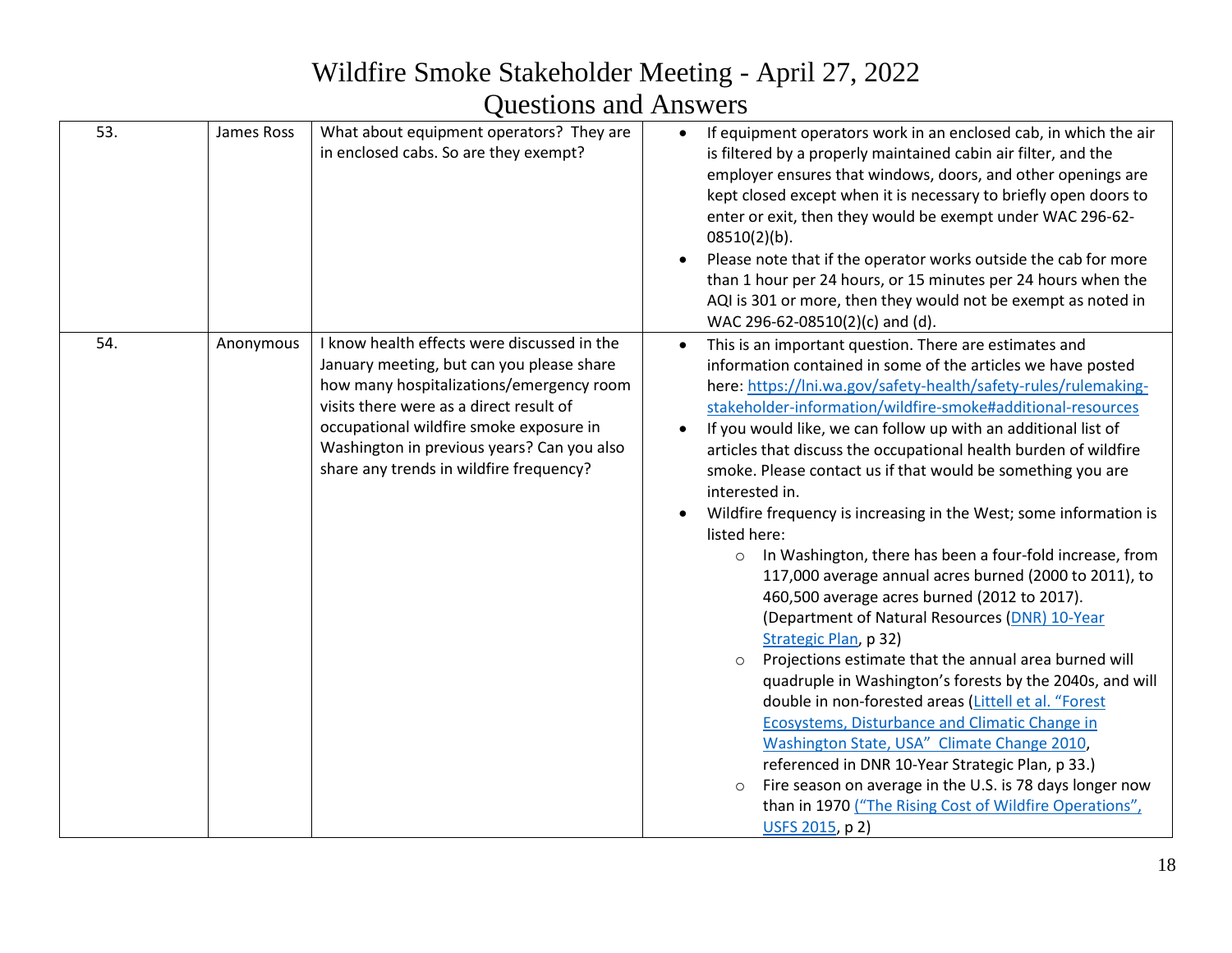# Wildfire Smoke Stakeholder Meeting - April 27, 2022

#### Questions and Answers

| 55. | Stephanie<br>Frost | Is L&I going to produce a new presentation<br>for the 2022 emergency rule?                                                                                                                                                                                                                                                                                                                                                                                       | The wildfire smoke online training that was provided for the 2021<br>$\bullet$<br>emergency rule will be updated for the 2022 wildfire smoke<br>emergency rule.<br>The training materials are located at the following link, and the<br>updated version will be posted here: https://lni.wa.gov/safety-<br>health/safety-topics/topics/wildfire-smoke#training-and-<br>resources                                                                                                                                                                                                                                                                                                                                                                                                                                                                                                                                |
|-----|--------------------|------------------------------------------------------------------------------------------------------------------------------------------------------------------------------------------------------------------------------------------------------------------------------------------------------------------------------------------------------------------------------------------------------------------------------------------------------------------|-----------------------------------------------------------------------------------------------------------------------------------------------------------------------------------------------------------------------------------------------------------------------------------------------------------------------------------------------------------------------------------------------------------------------------------------------------------------------------------------------------------------------------------------------------------------------------------------------------------------------------------------------------------------------------------------------------------------------------------------------------------------------------------------------------------------------------------------------------------------------------------------------------------------|
| 56. | Anonymous          | What is being done by DOSH and the State<br>of WA to put pressure on Oregon and<br>California to take action in their states to<br>stop wildfire pollutants from entering the<br>state of WA and affecting WA workers? To<br>get to the source of wildfire prevention<br>activities, instead of going to PPE as a control<br>to WA employees?                                                                                                                    | Wildfire smoke is a regional pollutant that affects workers and<br>the public in all western states, as well as Canada and Mexico.<br>Unfortunately, once wildfire smoke gets in the air, it easily<br>crosses state and national borders. Wildfires occur in the state of<br>Washington, as well as Oregon and California.<br>To truly solve the problem of wildfire smoke, a cross-disciplinary<br>approach will be necessary. DOSH is collaborating with many<br>partners including state OSHA plans, state and local health<br>departments, clean air agencies, land management agencies, and<br>research scientists to address the many impacts and causes of<br>wildfire smoke.<br>However, as DOSH's jurisdiction is workplace safety and health,<br>we are working towards a permanent rule to provide workers<br>with a safe and healthy workplace using the tools that are<br>available at this time. |
| 57. | Sarah Greer        | Employees required to maintain the systems<br>that are considered engineering controls<br>may need to be changing prefilters, filters,<br>and other maintenance activities to those<br>systems during events in order to ensure the<br>safety of people in those buildings. It can<br>exceed the hour requirement. Has any<br>consideration been made to accommodating<br>the need when group housing, student<br>housing, medical facilities etc. are impacted? | The 1-hour is an exemption to the rule, rather than a<br>requirement.<br>The focus of this draft rule is on preparedness. If there is a<br>potential for exposure, employees should have been trained, and<br>N95 respirators should be made available.                                                                                                                                                                                                                                                                                                                                                                                                                                                                                                                                                                                                                                                         |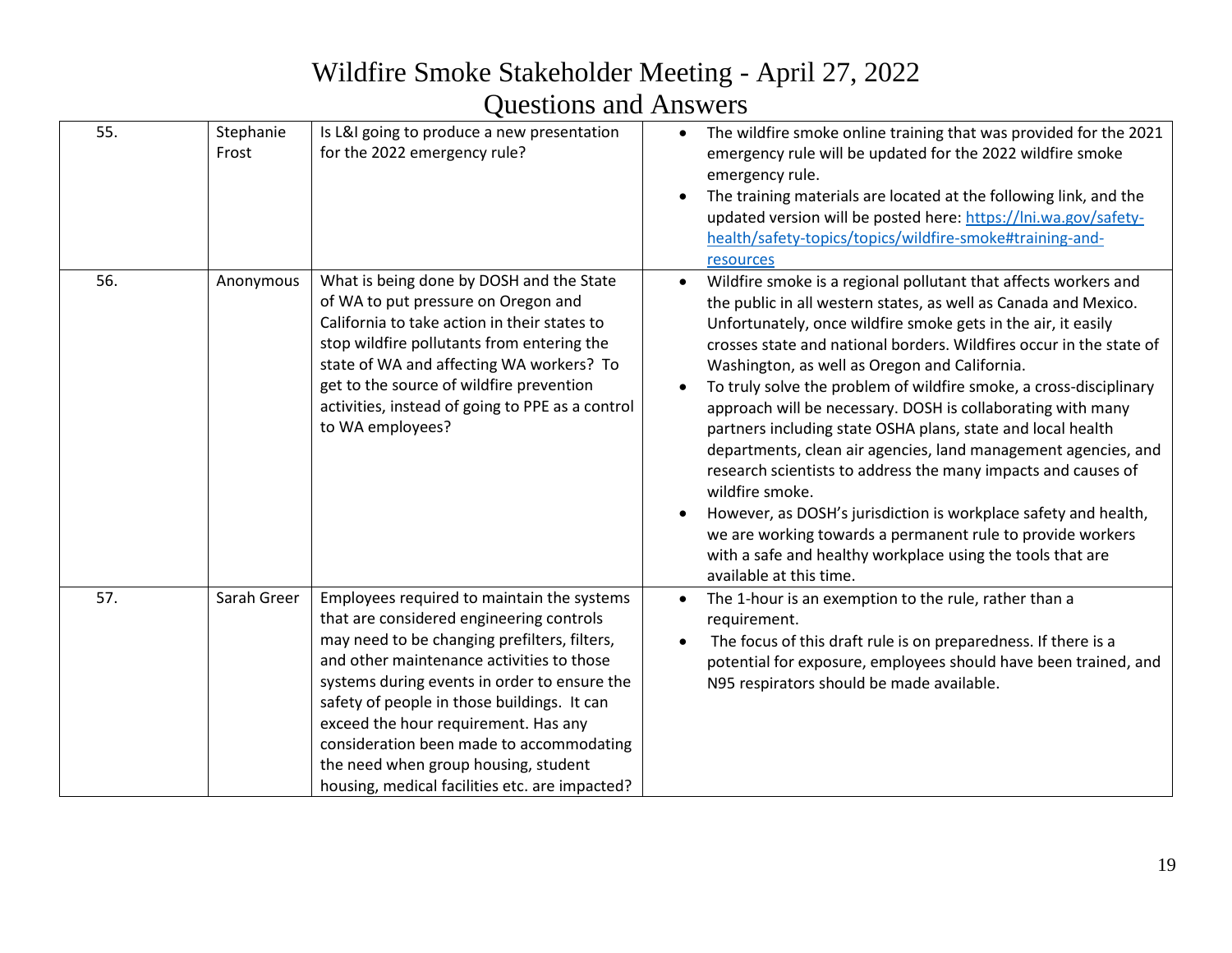| 58. | Theodore<br>Smaistrla | I have a question in regards to training. Do<br>employees who work in Oregon and<br>Washington need to take each States<br>training? Will Washington accept Oregon's<br>training and Oregon accept Washington's<br>training?                                                                                                                                                      | $\bullet$<br>$\bullet$<br>$\bullet$<br>$\bullet$ | Washington, Oregon, and California have similar training<br>requirements in their respective standards. While most of the<br>information required to be included in the training is the same,<br>workers who work in more than one state would need to be trained<br>on the specifics of the individual state's training due to differences<br>between the state requirements.<br>For example, the requirement to provide NIOSH-approved<br>respirators starts at AQI 101 in the draft emergency rule in<br>Washington and in Oregon's rule, and at AQI 151 in California.<br>To facilitate implementation, the employer could ensure their<br>training specifies the requirements in each individual state.<br>Alternatively, the employer could create a wildfire smoke response<br>plan that meets the most stringent requirements in the states in<br>which they work and train on that material. For example, the<br>employer could say that they will provide respirators for voluntary<br>use at AQI 101 regardless of the state in which employees are<br>working. |
|-----|-----------------------|-----------------------------------------------------------------------------------------------------------------------------------------------------------------------------------------------------------------------------------------------------------------------------------------------------------------------------------------------------------------------------------|--------------------------------------------------|----------------------------------------------------------------------------------------------------------------------------------------------------------------------------------------------------------------------------------------------------------------------------------------------------------------------------------------------------------------------------------------------------------------------------------------------------------------------------------------------------------------------------------------------------------------------------------------------------------------------------------------------------------------------------------------------------------------------------------------------------------------------------------------------------------------------------------------------------------------------------------------------------------------------------------------------------------------------------------------------------------------------------------------------------------------------------|
| 59. | Anonymous             | Does this rule apply only when there's a<br>wildfire close by or is it intended to address<br>geographic wildfire smoke impacts like when<br>the fires in Oregon sent smoke to us? Also,<br>how come the wildland fire crews don't have<br>to follow these rules? If I am a contractor<br>working in a DNR fire camp do I have to use<br>a respirator when it hits the "trigger"? | $\bullet$<br>$\bullet$                           | This draft emergency rule applies to workplaces where the employer<br>should reasonably anticipate that employees may be exposed to a<br>NowCast PM <sub>2.5</sub> of 20.5 μg/m <sup>3</sup> (NowCast Air Quality Index 69) or more<br>for wildfire smoke, regardless of the geographic area from which the<br>wildfire smoke originates.<br>Wildland fire crews: Workers covered under the scope of WAC 296-<br>305 are not included in this rule, since there are additional safety<br>requirements for those directly fighting wildfires.<br>Contractors working in a Department of Natural Resources fire camp,<br>who are not covered under the scope of WAC 296-305, would be<br>required to comply with WAC 296-62-085 wildfire smoke rule,<br>including the respiratory protection requirements.                                                                                                                                                                                                                                                                   |
| 60. | Grant<br>Nelson       | Regarding WAC 296-62-08570 (2)(Exposure<br>controls), employers are required to<br>implement exposure controls *whenever<br>feasible*who determines if & when                                                                                                                                                                                                                     | $\bullet$                                        | The employer would be responsible for determining if exposure<br>controls are feasible based on the specifics of their workplace, and<br>the tasks they are doing.                                                                                                                                                                                                                                                                                                                                                                                                                                                                                                                                                                                                                                                                                                                                                                                                                                                                                                         |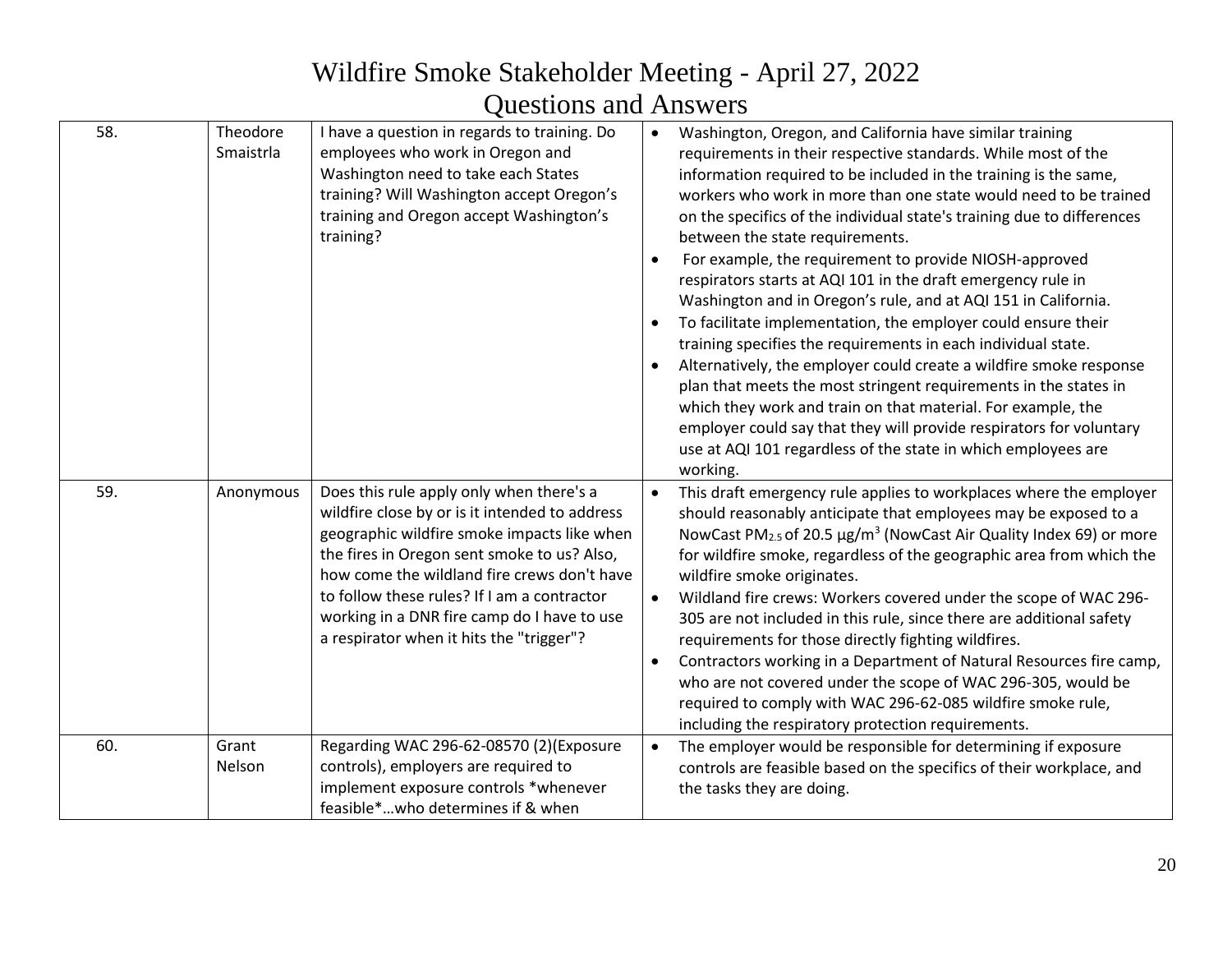|     |                         | implementing exposure controls are<br>"feasible"?                                                                                                                                                                                                                                                                                                                                                         | $\bullet$                           | In the event of a compliance inspection, the DOSH inspector would<br>evaluate the employer's determination to see if the employer<br>implemented feasible exposure controls.<br>There is not a one-size-fits-all approach to feasibility. This will vary<br>based on the workplace.<br>For help with making a feasibility determination, DOSH consultation<br>is available: https://lni.wa.gov/safety-health/preventing-injuries-<br>illnesses/request-consultation/                                                                                                                                                                                                                                                                                                                                                   |
|-----|-------------------------|-----------------------------------------------------------------------------------------------------------------------------------------------------------------------------------------------------------------------------------------------------------------------------------------------------------------------------------------------------------------------------------------------------------|-------------------------------------|------------------------------------------------------------------------------------------------------------------------------------------------------------------------------------------------------------------------------------------------------------------------------------------------------------------------------------------------------------------------------------------------------------------------------------------------------------------------------------------------------------------------------------------------------------------------------------------------------------------------------------------------------------------------------------------------------------------------------------------------------------------------------------------------------------------------|
| 61. | <b>Brandon</b><br>Moran | If the recognized area AQI was at or over the<br>threshold, but a company had a monitoring<br>device that is calibrated and shows a lower<br>level, would that be allowed to supersede<br>general levels and mitigations for that<br>project site? We have projects in remote<br>environments that would not have available<br>monitoring that reflects that immediate<br>area.                           |                                     | The employer may choose to measure wildfire smoke exposure using<br>any method listed under WAC 296-62-08530 including using a<br>monitoring device in accordance with appendix A.<br>If the employer measures wildfire smoke at their workplace in<br>accordance with appendix A, the employer could rely on those<br>measurements for the purposes of this rule.                                                                                                                                                                                                                                                                                                                                                                                                                                                     |
| 62. | Anonymous               | Why are you requiring respirators for the<br>majority of healthy workers who don't need<br>respirators at levels below concern for<br>healthy workers? Why don't you just permit<br>protections for workers who are concerned<br>or who have additional personal risk factors?<br>A majority of healthy workers do not need or<br>want requirements to wear PPE when a<br>hazard does not exist for them. | $\bullet$<br>$\bullet$<br>$\bullet$ | Wildfire smoke affects the health of all workers, including those who<br>consider themselves healthy.<br>The 2022 draft emergency rule requires employers to provide<br>respirators to employees at AQI 101 and above. Employees may<br>choose whether to wear them or not.<br>Required use of N95 respirators, such as those required by Oregon<br>and California's wildfire smoke regulations, is not required by<br>Washington's 2022 emergency rule. However, DOSH will be exploring<br>options for requiring use of N95 respirators during the permanent<br>rulemaking.<br>The 2022 draft wildfire smoke emergency rule does include a<br>requirement for respirators that are more protective than N95's at<br>555 $\mu$ g/m <sup>3</sup> , which is beyond the "hazardous for everyone" category<br>of the AQI. |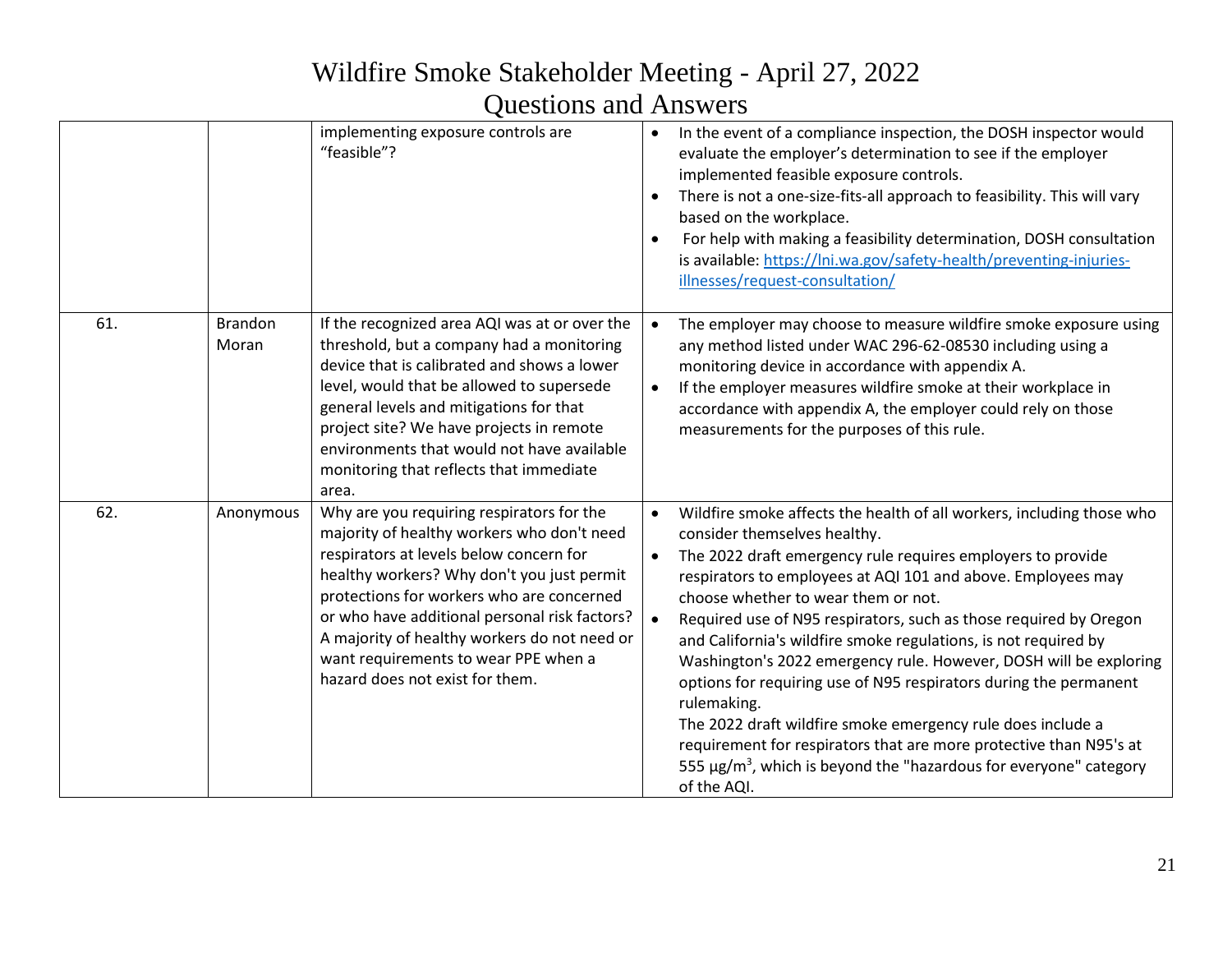| 63.<br>64. | Anonymous<br>Attendee<br>Coreen<br>Anderson | The reasonable accommodation process is<br>used to keep sensitive populations safe in<br>the workplace. A duplicate effort is not<br>necessary and places undue burden on the<br>employer. Setting the AQI at 69 creates that<br>duplicate effort.<br>I'm sorry if someone already asked about<br>this. I had tech difficulties and have missed<br>most of this. My question is for outdoor ag<br>workers. How do we manage this as safety<br>managers across a large farm? Sounds like<br>there is a mask mandate for wildfire smoke<br>at certain levels (medical questionnaires &<br>fit tests)? | $\bullet$<br>$\bullet$<br>$\bullet$<br>$\bullet$<br>$\bullet$ | The requirements at AQI 69 include providing training to workers on<br>the hazards of wildfire smoke, and monitoring the wildfire smoke<br>levels to know when to implement further protections.<br>Wildfire smoke impacts the health of all workers, including those<br>who are not included in the definition of sensitive groups.<br>Workers may use the reasonable accommodation process if they<br>choose. However, the requirements of this rule are designed to<br>provide a safe and healthful working environment for every person<br>working in the state of Washington.<br>WISHA requires DOSH set standards for hazardous exposures that<br>" most adequately assures, to the extent feasible, on the basis of<br>the best available evidence, that no employee will suffer material<br>impairment of health or functional capacity"<br>In setting the exposure level, DOSH is considering the hazard to<br>employees, which can include minors and employees who fall into<br>the sensitive group category, as well as feasible controls.<br>The 2022 draft emergency rule requires that employers provide<br>NIOSH-approved respirators for any worker covered by the scope of<br>this chapter when the AQI is 101 or more.<br>Employees can choose if they would like to use the provided<br>respirators. At 555 $\mu$ g/m <sup>3</sup> , which is beyond the "hazardous for<br>everyone" category of the AQI, more protective respirators are<br>required such as loose-fitting PAPR, full-facepiece respirator, or full-<br>facepiece PAPR.<br>Full-facepiece respirators, full-facepeice PAPRs require fit test,<br>medical evaluation, and employees must be clean shaven. Loose-<br>fitting PAPR do not require fit tests, medical evaluations, or for<br>employees to be clean shaven. |
|------------|---------------------------------------------|-----------------------------------------------------------------------------------------------------------------------------------------------------------------------------------------------------------------------------------------------------------------------------------------------------------------------------------------------------------------------------------------------------------------------------------------------------------------------------------------------------------------------------------------------------------------------------------------------------|---------------------------------------------------------------|-------------------------------------------------------------------------------------------------------------------------------------------------------------------------------------------------------------------------------------------------------------------------------------------------------------------------------------------------------------------------------------------------------------------------------------------------------------------------------------------------------------------------------------------------------------------------------------------------------------------------------------------------------------------------------------------------------------------------------------------------------------------------------------------------------------------------------------------------------------------------------------------------------------------------------------------------------------------------------------------------------------------------------------------------------------------------------------------------------------------------------------------------------------------------------------------------------------------------------------------------------------------------------------------------------------------------------------------------------------------------------------------------------------------------------------------------------------------------------------------------------------------------------------------------------------------------------------------------------------------------------------------------------------------------------------------------------------------------------------------------------------------------------------------------------------|
| 65.        | Anonymous                                   | With COVID we are directed to open those<br>outdoor vents.                                                                                                                                                                                                                                                                                                                                                                                                                                                                                                                                          | $\bullet$                                                     | Thank you for your comment.                                                                                                                                                                                                                                                                                                                                                                                                                                                                                                                                                                                                                                                                                                                                                                                                                                                                                                                                                                                                                                                                                                                                                                                                                                                                                                                                                                                                                                                                                                                                                                                                                                                                                                                                                                                 |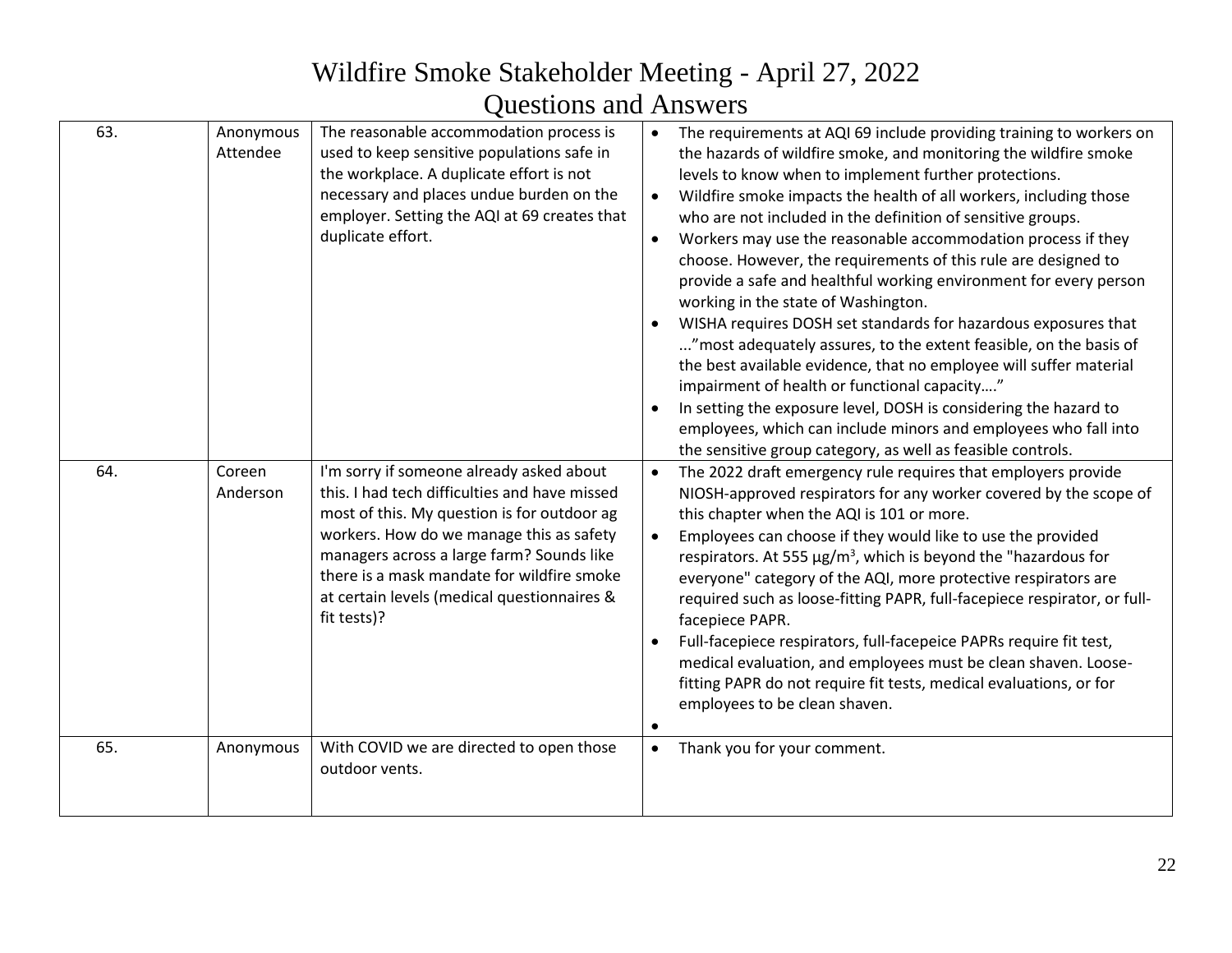| 66. | Ryan<br>Mathews     | Yakima had six days last summer where we<br>exceeded 555 ug/m3.                                                                                                                                                                                                                                                                                                                               | $\bullet$<br>$\bullet$ | Rulemaking staff reviewed Environmental Protection Agency<br>historical data for 2021 in Yakima, but did not identify in EPA's data<br>any daily PM <sub>2.5</sub> excursions that exceeded 555 $\mu$ g/m <sup>3</sup> .<br>If you would like to discuss your concerns/related data further, we<br>encourage you to please directly contact DOSH wildfire smoke<br>rulemaking staff.                                                                                                                                                                                                                                                                                                                                                                                                                                                                             |
|-----|---------------------|-----------------------------------------------------------------------------------------------------------------------------------------------------------------------------------------------------------------------------------------------------------------------------------------------------------------------------------------------------------------------------------------------|------------------------|------------------------------------------------------------------------------------------------------------------------------------------------------------------------------------------------------------------------------------------------------------------------------------------------------------------------------------------------------------------------------------------------------------------------------------------------------------------------------------------------------------------------------------------------------------------------------------------------------------------------------------------------------------------------------------------------------------------------------------------------------------------------------------------------------------------------------------------------------------------|
| 67. | Anonymous           | If you are saying the stakeholders wanted<br>you to look at other states, what other<br>states besides California and Oregon, have<br>you looked at? I hear no others mentioned<br>here today.                                                                                                                                                                                                | $\bullet$              | We have been working primarily with Oregon and California, as other<br>states do not have workplace safety rules for wildfire smoke.                                                                                                                                                                                                                                                                                                                                                                                                                                                                                                                                                                                                                                                                                                                             |
| 68. | Dominique<br>Damian | Instead of making another emergency rule,<br>why hasn't DOSH spent more time and<br>resources in education and outreach to try<br>to mitigate these hazards first? There is so<br>much confusion and too many unanswered<br>questions surrounding this topic. It seems<br>transparent research and visible outreach<br>would be more effective.                                               | $\bullet$              | DOSH is working diligently on its education and outreach approaches,<br>in addition to working towards a permanent rule for wildfire smoke<br>Consistent with the mandate under WISHA, the department has<br>looked at the best available evidence and determined that there are<br>feasible measures to address the serious health hazards wildfire<br>smoke presents for workers. Given the serious hazards and feasible<br>measures, an emergency rule is necessary to address the health<br>concern while we move forward in our work toward a permanent<br>rule.                                                                                                                                                                                                                                                                                            |
| 69. | <b>Tony Klutz</b>   | This question may have been asked earlier<br>and I apologize if I missed it. Utility workers<br>especially on the electric side are required to<br>wear FR clothing. I have researched and<br>have not found any N95 respirators that<br>meet the 8 cal/cm2 rating of the FR clothing<br>that most electric utility workers wear.<br>Could you please provide some guidance on<br>this topic? |                        | There is an exemption in the draft wildfire smoke emergency rule for<br>emergency response personnel from the exposure controls<br>requirements in WAC 296-62-08570, but currently no exemption<br>from the respiratory protection requirements.<br>We are aware of at least one flame-resistant N95 respirator that is<br>currently available. We are also working with our high-voltage<br>technical team to identify other options available for this type of<br>work. Please reach out to us if you would like assistance with options<br>for this type of work.<br>If the employer is concerned that there is no PPE or other controls<br>that would meet the needs of protecting employees from both arc<br>flash and wildfire smoke, they are encouraged to submit a variance in<br>advance of performing this type of work. Instructions on submitting a |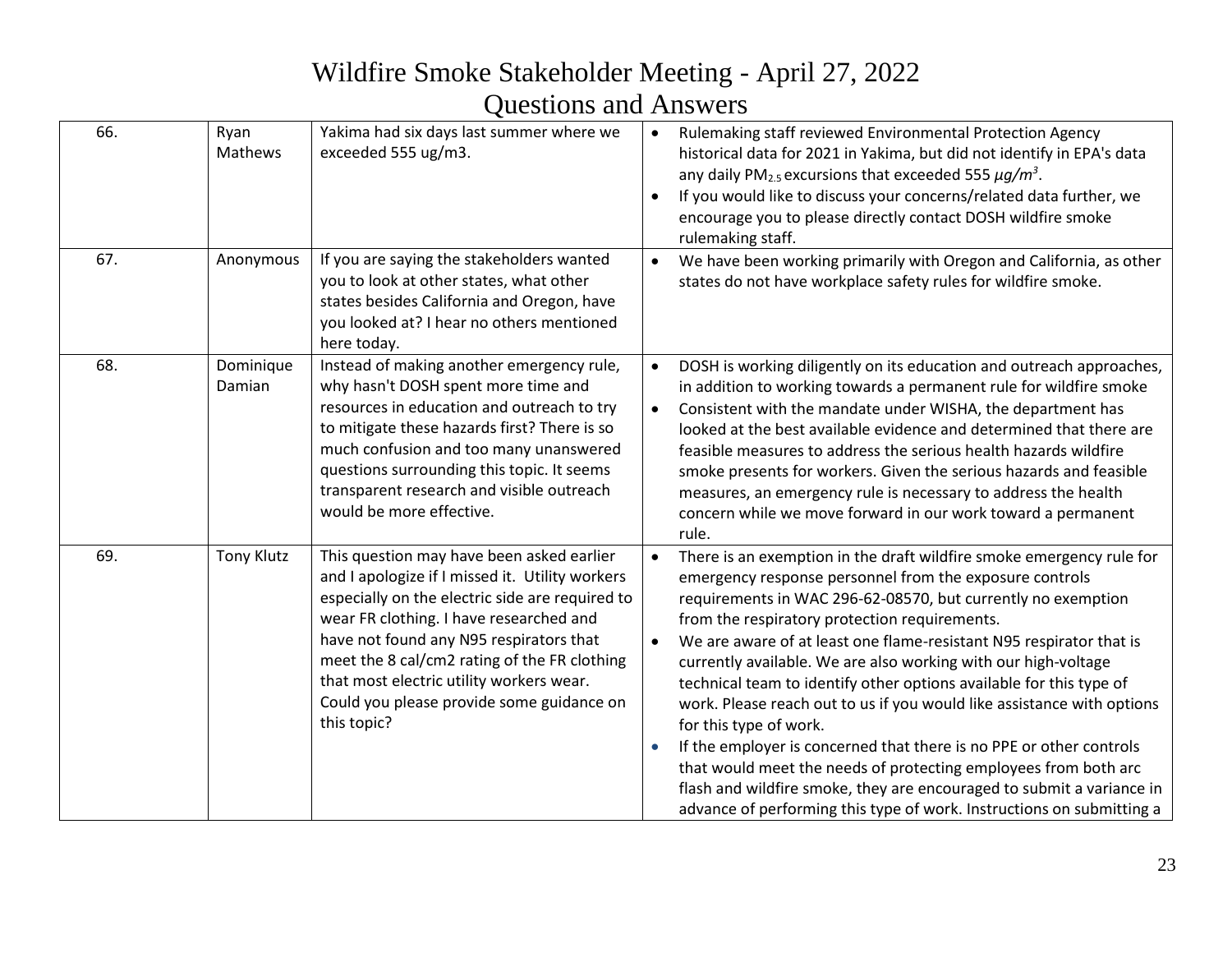| 70. | Ian Payne                | What options exist for employees who must<br>work outdoors during days with AQI >555,<br>but whose job duties make it impossible or                                                                                                                                                                                                                                                                                                                                                       | variance are here: https://lni.wa.gov/safety-health/safety-<br>rules/enforcement-policies/rule-variances-variance-notices<br>We will be providing additional guidance on how to deal with<br>$\bullet$<br>situations where the use of respiratory protection may pose a hazard.<br>You are welcome to reach out to us with any particular situations,<br>$\bullet$                                                                                                                                                                                                                                                                                                                                |
|-----|--------------------------|-------------------------------------------------------------------------------------------------------------------------------------------------------------------------------------------------------------------------------------------------------------------------------------------------------------------------------------------------------------------------------------------------------------------------------------------------------------------------------------------|---------------------------------------------------------------------------------------------------------------------------------------------------------------------------------------------------------------------------------------------------------------------------------------------------------------------------------------------------------------------------------------------------------------------------------------------------------------------------------------------------------------------------------------------------------------------------------------------------------------------------------------------------------------------------------------------------|
|     |                          | unsafe to wear more protective respirators<br>for other reasons (e.g. law enforcement<br>officers)?                                                                                                                                                                                                                                                                                                                                                                                       | and we are happy to discuss.<br>Generally, if there are concerns with the ability to comply with a<br>$\bullet$<br>DOSH standard due to competing safety concerns, employers may<br>submit a variance request: https://lni.wa.gov/safety-health/safety-<br>rules/enforcement-policies/rule-variances-variance-notices                                                                                                                                                                                                                                                                                                                                                                             |
| 71. | <b>Nicolas</b><br>Garcia | Given the answer to a previous question<br>indicating that an employer may determine<br>when implementation of exposure controls<br>are feasible, does the provided emergency<br>exemptions cover the work a utility<br>determines is necessary to continue or<br>restore the safe, reliable and<br>environmentally sound operation of electric<br>utility systems? Such work could include<br>critical/preemptive maintenance and<br>vegetation management, or equipment<br>replacement. | This exemption is for emergency maintenance ("emergencies<br>include utilities, communications, and medical operations, when<br>such operations are directly aiding firefighting or emergency<br>response").<br>Preventive maintenance is not covered by the exemption. For<br>example, work that can be deferred without compromising the<br>functioning of the power grid should be deferred until after the<br>air quality improves (administrative control).<br>If this is not feasible, other potential controls include minimizing<br>employee time out of doors and/or providing additional rest<br>periods<br>Employers are only obligated to perform interventions that are<br>feasible. |
| 72. | Alicia Every             | @John Eherenreich, how are these college-<br>educated employees supposed to make their<br>own choices when their employer doesn't<br>give them access to air quality monitoring<br>equipment? You want employees to just feel<br>with their lungs how smokey it is and then<br>decide for themselves?                                                                                                                                                                                     | Thank you for your comment.                                                                                                                                                                                                                                                                                                                                                                                                                                                                                                                                                                                                                                                                       |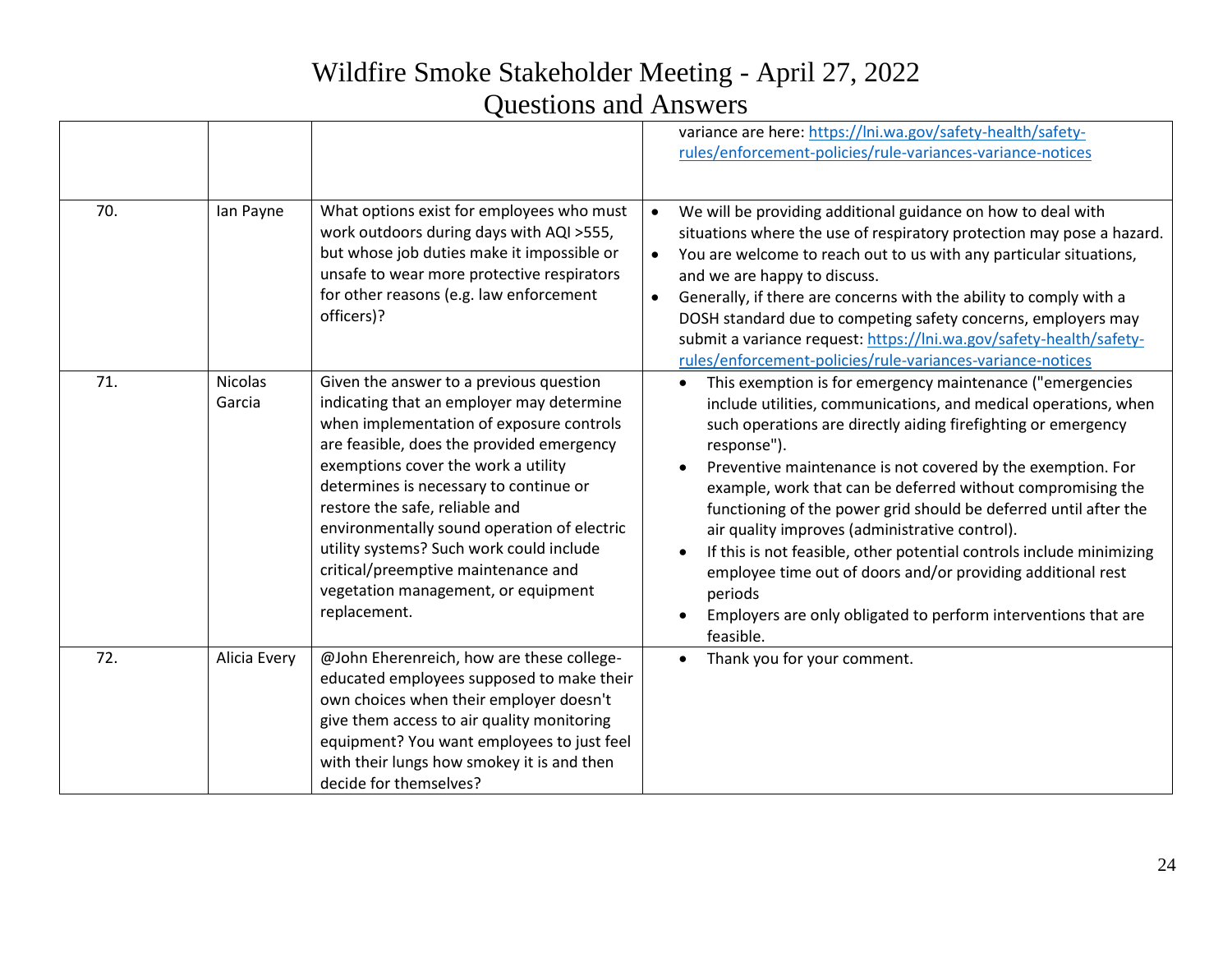| 73. | Anonymous  | PM2.5 impacts on the lungs, heart,<br>respiratory system are the same regardless if<br>they are from wildfire, dust, industrywhy<br>create a rule with such a specific reference<br>to the source when the damage to the<br>employee is the same? Instead of a cost<br>analysis, has there been any attempt to<br>determine the human costs? How much is a<br>life impacted by PM2.5? | The hazard from wildfire smoke is especially prominent and has<br>risen to a level warranting emergency rulemaking<br>Emerging evidence suggests PM <sub>2.5</sub> from wildfire smoke is more<br>toxic than other sources of PM2.5.<br>Air quality often worsens abruptly in the event of wildfire,<br>wildfire smoke can spread thousands of miles from its source,<br>and winds can alter the dispersion pattern of smoke. Due to<br>these distinct factors and exposures, the consideration of<br>feasibility of controls for wildfire smoke is also likely different<br>than PM <sub>2.5</sub> than other sources.<br>Under WISHA, DOSH must determine that the rule will address<br>exposures that can cause material impairment of health and that<br>control measures are feasible.<br>As part of the permanent rulemaking process, the agency must<br>also determine both the cost of compliance and the benefits,<br>which could include financial and non-financial impacts from<br>injuries and illness avoided.<br>Detailed information about DOSH's cost and benefits<br>considerations will be shared in advance of promulgating a final<br>rule as part of the ongoing wildfire smoke rulemaking process. |
|-----|------------|---------------------------------------------------------------------------------------------------------------------------------------------------------------------------------------------------------------------------------------------------------------------------------------------------------------------------------------------------------------------------------------|---------------------------------------------------------------------------------------------------------------------------------------------------------------------------------------------------------------------------------------------------------------------------------------------------------------------------------------------------------------------------------------------------------------------------------------------------------------------------------------------------------------------------------------------------------------------------------------------------------------------------------------------------------------------------------------------------------------------------------------------------------------------------------------------------------------------------------------------------------------------------------------------------------------------------------------------------------------------------------------------------------------------------------------------------------------------------------------------------------------------------------------------------------------------------------------------------------------------------|
| 74. | Anonymous  | is LNI going to show up with a direct reading<br>instrument and cite the employer if they are<br>using these other monitoring sites?                                                                                                                                                                                                                                                  | DOSH compliance inspectors will evaluate the methods the employer<br>is using to evaluate wildfire smoke. If the employer is properly<br>utilizing exposure monitoring, as required by WAC 296-62-08530,<br>then they will be considered compliant.                                                                                                                                                                                                                                                                                                                                                                                                                                                                                                                                                                                                                                                                                                                                                                                                                                                                                                                                                                       |
| 75. | James Ross | Who are the stakeholders                                                                                                                                                                                                                                                                                                                                                              | We have been asked by the Associated General Contractors, the<br>$\bullet$<br>United Farm Workers, Community 2 Community, and others to build<br>consistency across the three states with heat stress and wildfire<br>smoke rules.<br>Many workers and employers operate across these states, and would                                                                                                                                                                                                                                                                                                                                                                                                                                                                                                                                                                                                                                                                                                                                                                                                                                                                                                                   |
|     |            |                                                                                                                                                                                                                                                                                                                                                                                       | prefer consistency for understanding of rule requirements.                                                                                                                                                                                                                                                                                                                                                                                                                                                                                                                                                                                                                                                                                                                                                                                                                                                                                                                                                                                                                                                                                                                                                                |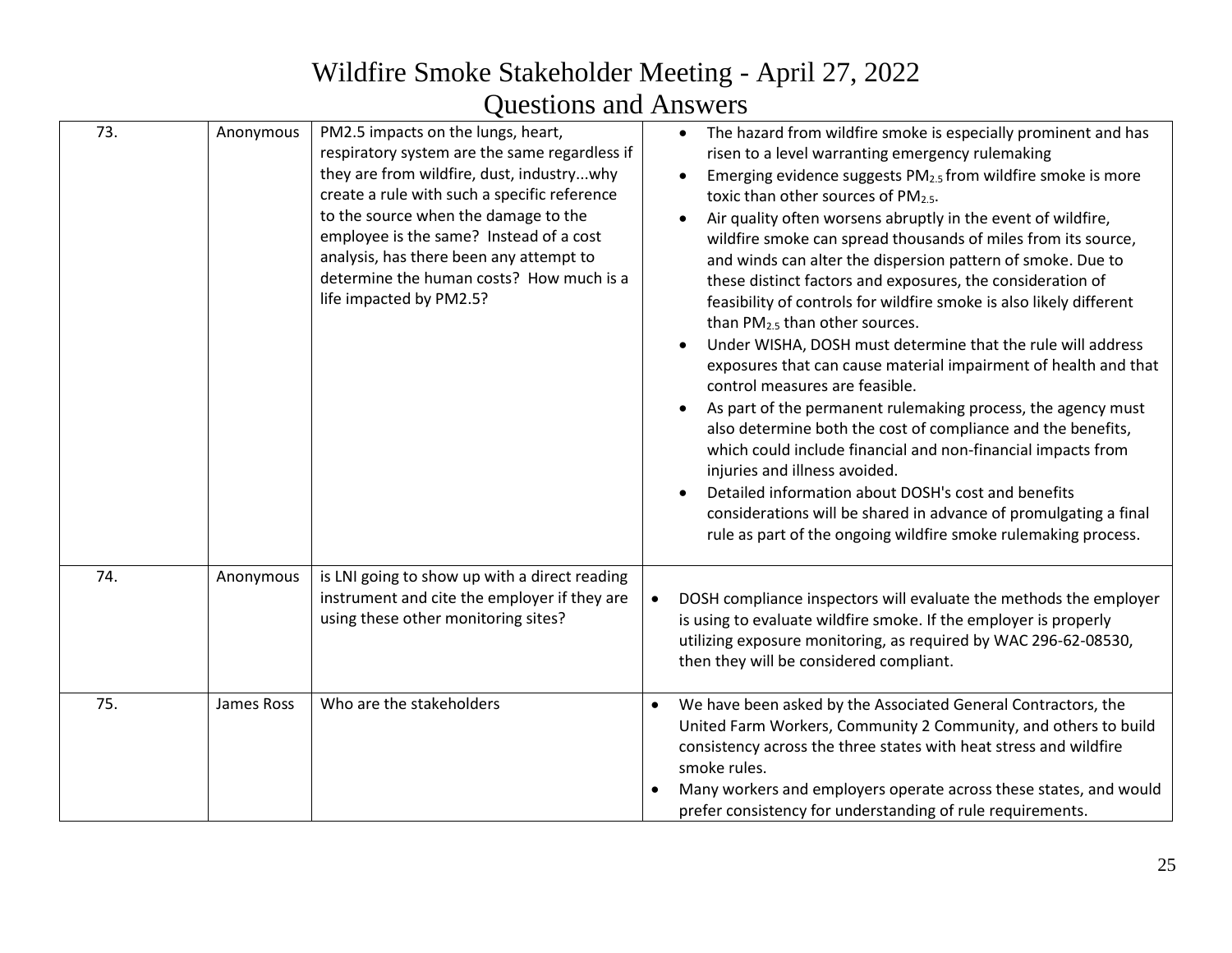|     |           | $\mathbf{v}$ we we will be a set of $\mathbf{v}$                                                                                                                                                                                                                                                                                                                                                                                                                                                                                                                                                                                                                                                                                                                                                    |                        |                                                                                                                                                                                                                                                                                                                                                                                                                                                                                                                                                                                                                                                                                                                                                                                                                                                                                                                                                             |
|-----|-----------|-----------------------------------------------------------------------------------------------------------------------------------------------------------------------------------------------------------------------------------------------------------------------------------------------------------------------------------------------------------------------------------------------------------------------------------------------------------------------------------------------------------------------------------------------------------------------------------------------------------------------------------------------------------------------------------------------------------------------------------------------------------------------------------------------------|------------------------|-------------------------------------------------------------------------------------------------------------------------------------------------------------------------------------------------------------------------------------------------------------------------------------------------------------------------------------------------------------------------------------------------------------------------------------------------------------------------------------------------------------------------------------------------------------------------------------------------------------------------------------------------------------------------------------------------------------------------------------------------------------------------------------------------------------------------------------------------------------------------------------------------------------------------------------------------------------|
| 76. | Anonymous | I do not understand why KN95 masks cannot<br>be used in place of N95s since you are<br>handing out N95s willy-nilly without any<br>proper fitting. Based on this, the KN95 would<br>be just as useful as the N95. We do<br>quantitative fit testing on N95s since they<br>are required by some programs. They are<br>part of our respiratory protection program.<br>We have not found any KN95s that will pass<br>quantitative fit testing, but without proper<br>fitting of the N95 is not the KN95 just as<br>good? If not why not? Remember, as with<br>1/2 and full face respirators one size does<br>not fit all.                                                                                                                                                                              | $\bullet$<br>$\bullet$ | We concur that providing employees with fit-testing improves the<br>protection offered by N95 respirators.<br>L&I DOSH will be leading further discussions with stakeholders about<br>the role of fit-testing respirators as part of the ongoing wildfire<br>smoke rulemaking process.<br>However, KN95 are not certified by NIOSH, and as such, they cannot<br>be guaranteed to provide protection to the wearer<br>There is high variability among the quality of KN95: NIOSH found that<br>about 60% of KN95 respirators they evaluated in 2020 and 2021 "did<br>not meet the requirements that they intended to meet (International<br>Assessment Results   NPPTL   NIOSH   CDC). This is separate from concerns<br>about the fit of KN95.<br>FDA also revoked their emergency use authorization for non-NIOSH-<br>approved disposable FFRs nearly a year ago: Revoked EUAs for Non-NIOSH-<br>Approved Disposable Filtering Facepiece Respirators   FDA |
| 77. | Anonymous | We have a couple of buildings that run 100%<br>outside air. No outside air dampers. We have<br>bag filters that will filter maybe 70%. There<br>is no real way to add engineering controls to<br>these systems, and supplied building HEPAS<br>only can clean small areas. When it is really<br>smoky outside, it is really smoky in these<br>buildings. These types of buildings should<br>not be exempt. We do our own monitoring<br>to confirm elevated readings and have found<br>elevated AQIs in the past in these buildings.<br>Outside you could not see more then 50 to<br>150 feet. Do you think you can come up with<br>a suggested AQI inside as to when a building<br>should be closed? Perhaps when a mask is<br>suggested would be time to close a building,<br>or some other value. |                        | In the near-term, we would advise you to look into public health<br>$\bullet$<br>guidance for when a building should be closed. The 2022 draft<br>wildfire smoke emergency rule does not currently address this<br>question.<br>We will take your question into consideration as we move<br>forward.                                                                                                                                                                                                                                                                                                                                                                                                                                                                                                                                                                                                                                                        |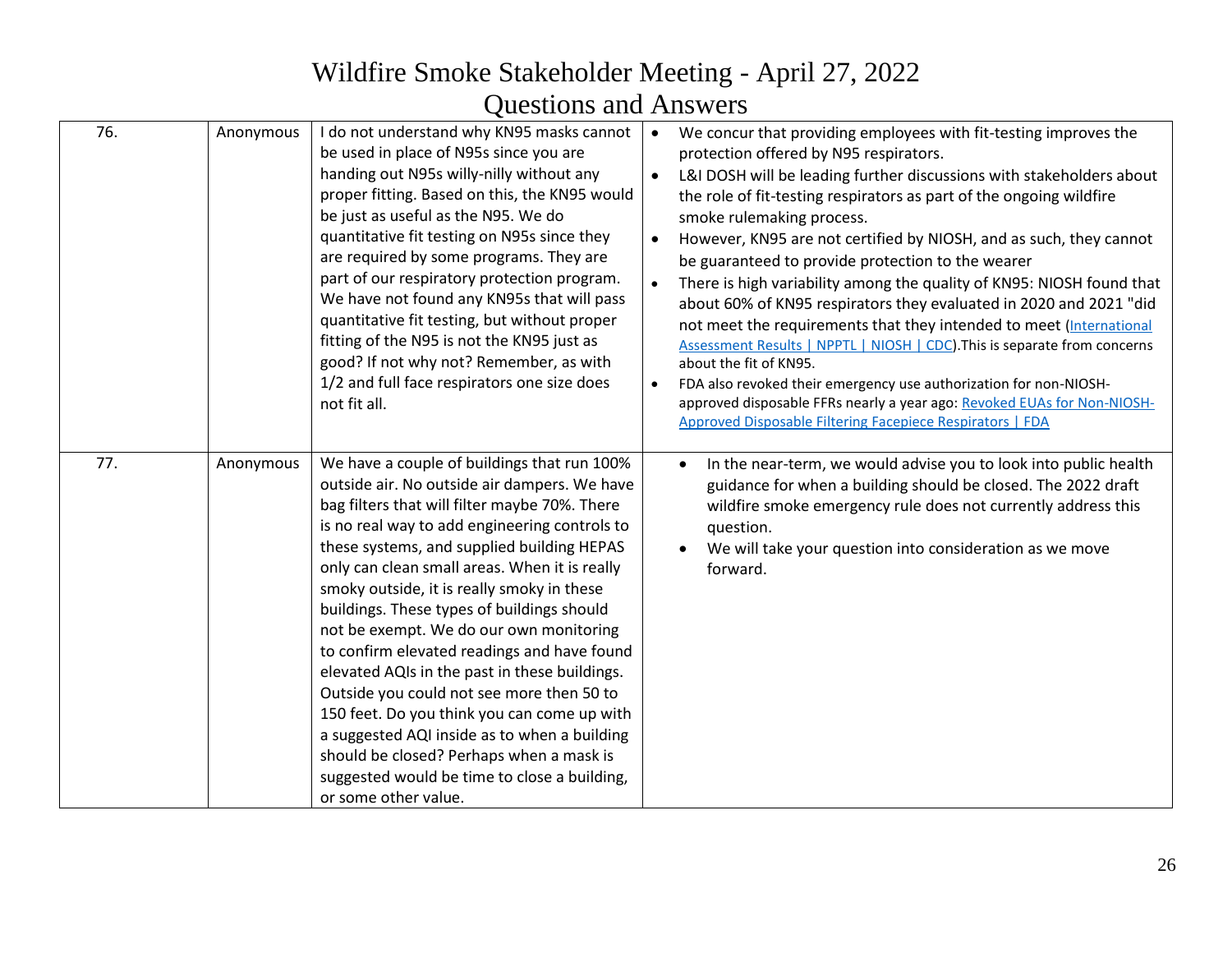| 78. | Tony K                     | I realize the L&I Wildfire rule and the L&I<br>Heat Stress rule are two entirely separate<br>regulations. Is L&I doing any consideration of<br>how these rules interact because they do at<br>least in a practical sense? Both temperature<br>and air quality do stress the employee. Is this<br>being considered? Thank you.                                                                                                                                                                                                                                                                            | Yes, the rulemaking teams for both projects are considering that<br>$\bullet$<br>employers and employees may be experiencing both heat and<br>wildfire simultaneously.<br>We will take your comment into consideration as we move<br>forward.                                                                                                                                                                                                                                     |
|-----|----------------------------|----------------------------------------------------------------------------------------------------------------------------------------------------------------------------------------------------------------------------------------------------------------------------------------------------------------------------------------------------------------------------------------------------------------------------------------------------------------------------------------------------------------------------------------------------------------------------------------------------------|-----------------------------------------------------------------------------------------------------------------------------------------------------------------------------------------------------------------------------------------------------------------------------------------------------------------------------------------------------------------------------------------------------------------------------------------------------------------------------------|
| 79. | Shawn<br>Ringo 03:34<br>PM | Shawn Ringo again with WSU, I feel you may<br>have missed my point earlier. Yes safety<br>always requires good communication and<br>reinforcement, BUT on the east side of the<br>state with the smoke we frequently<br>experience here, our people won't perceive<br>35 ug/m3 air as bad per se, and it could<br>weaken their perception of needing to<br>voluntarily wear an N95 (per our<br>communication as safety professionals)<br>when the air gets worse and more<br>significantly warrants voluntary respirator<br>use for everyone. In that regard, the old 55.5<br>ug/m3 standard was better. | Thank you for your comment.<br>We concur that the hazard from wildfire smoke is not always<br>immediately detectable by employees, and will give your<br>comment consideration with respect to the wildfire smoke<br>hazard messaging information we develop and share.                                                                                                                                                                                                           |
| 80. | <b>Nicolas</b><br>Garcia   | My question (posted at 2:57pm) is in the<br>context of an electric utility responding to<br>the risk or occurrence of a wildfire.                                                                                                                                                                                                                                                                                                                                                                                                                                                                        | Thank you for this clarification.                                                                                                                                                                                                                                                                                                                                                                                                                                                 |
| 81. | Anonymous<br>Attendee      | I would encourage you to consider allowing<br>the use of KN95s this year. The state has<br>distributed 1000s of KN95s under the<br>premise that they could be used for wildfire<br>smoke. As there has been no economic<br>impact study yet, the cost of replacing the<br>masks that have already been distributed<br>could be prohibitive for many employers.                                                                                                                                                                                                                                           | Thank you for your comment.<br>KN95 are not certified by NIOSH, and as such, they cannot be<br>guaranteed to provide protection to the wearer<br>KN95 have not been allowed for the purposes of respiratory<br>protection in an occupational setting prior to the pandemic<br>There is high variability among the quality of KN95: NIOSH found<br>that about 60% of KN95 respirators they evaluated in 2020 and<br>2021 "did not meet the requirements that they intended to meet |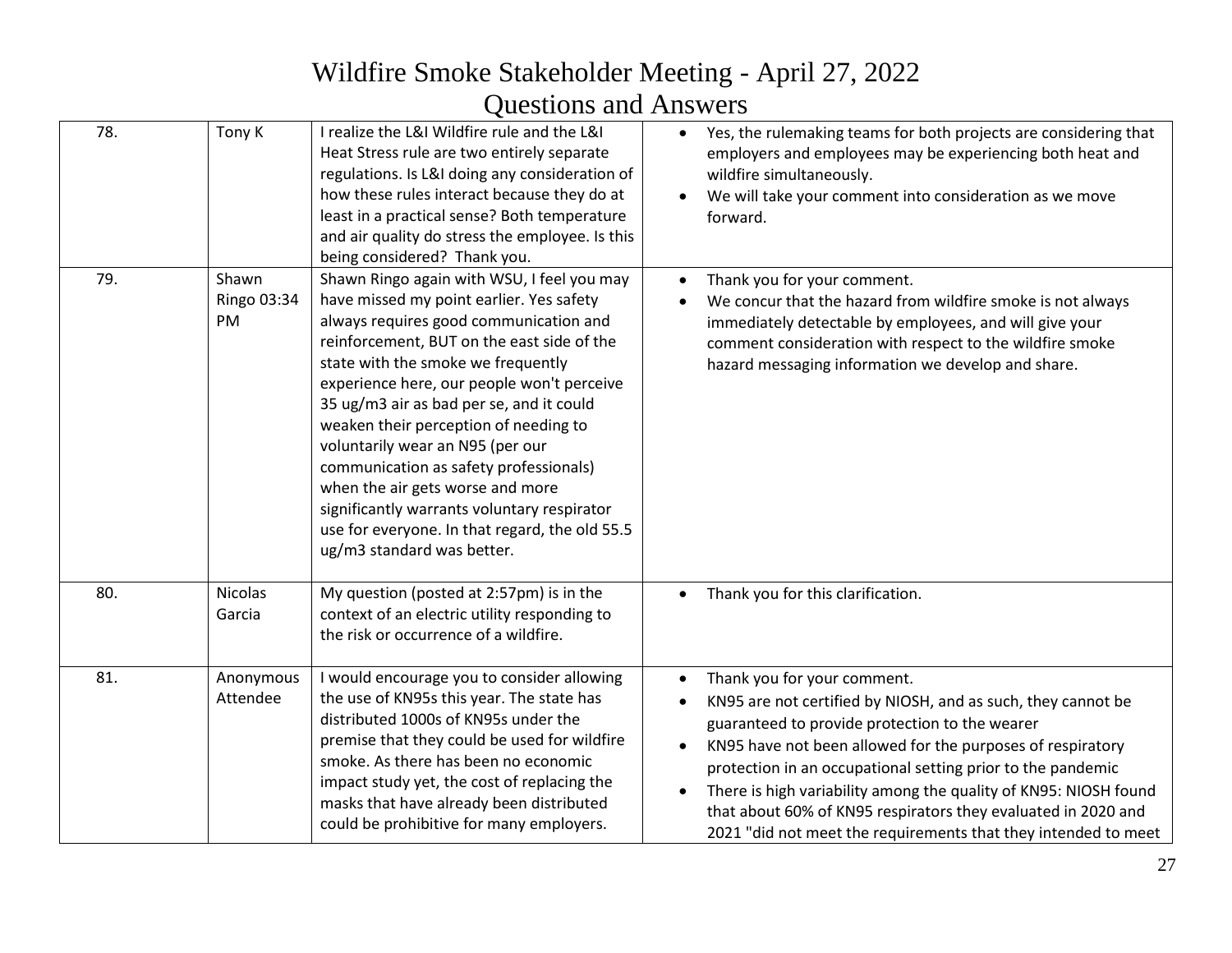|     |                       | Currently a pack of 20 respirators can cost<br>up to \$40 if not more. An employer with<br>100s of employees may find the cost too<br>great and shut down work, which could<br>mean lost income for workers as well as<br>revenue for businesses, which could<br>seriously hurt the state economy as well. If<br>the state is not going to distribute<br>replacement N95s for the KN95s, you should<br>consider this in your 2022 emergency rule. | (International Assessment Results   NPPTL   NIOSH   CDC). This is<br>separate from concerns about the fit of KN95.<br>FDA also revoked their emergency use authorization for non-<br>NIOSH-approved disposable FFRs nearly a year ago: Revoked<br>EUAs for Non-NIOSH-Approved Disposable Filtering Facepiece<br><b>Respirators   FDA</b>                                                                                                                                                                                                                                                                                                                                                                                                                                                                                                                                                                           |
|-----|-----------------------|---------------------------------------------------------------------------------------------------------------------------------------------------------------------------------------------------------------------------------------------------------------------------------------------------------------------------------------------------------------------------------------------------------------------------------------------------|--------------------------------------------------------------------------------------------------------------------------------------------------------------------------------------------------------------------------------------------------------------------------------------------------------------------------------------------------------------------------------------------------------------------------------------------------------------------------------------------------------------------------------------------------------------------------------------------------------------------------------------------------------------------------------------------------------------------------------------------------------------------------------------------------------------------------------------------------------------------------------------------------------------------|
| 82. | John<br>Ehrenreich    | In remote workplaces where there is no<br>direct supervision to a lone employee, there<br>is no feasible way for an employer to<br>determine worksite air quality. Is it possible<br>for an employer to delegate the requirement<br>to monitor the air to the remote<br>independently working employee where 1)<br>the employee has been given the required<br>training, and 2) the employee has been given<br>N95s?                              | For remote workplaces with employees working alone, there are<br>multiple options, and the employer could use multiple methods<br>to ensure employees get the proper protection from wildfire<br>smoke.<br>The employer can use wildfire smoke forecasts to assist with pre-<br>planning, utilize the two-way communication system, and the<br>employer could chose to provide the employee the training in<br>WAC 296-62-08550(2) and (3), including training on operating the<br>provided monitoring equipment and interpreting the results, and<br>providing the necessary protective equipment (such as N95s).<br>While the employer can train workers to conduct air monitoring<br>in a remote location, the employer cannot delegate their<br>responsibility under RCW 49.17 to provide a safe and healthy<br>workplace related to wildfire smoke, or any other workplace<br>hazard covered under RCW 49.17. |
| 83. | August<br>Wheelock    | FGI guidelines specific to some occupancies<br>do require specific MERV filtration levels<br>that are HEPA.                                                                                                                                                                                                                                                                                                                                       | Thank you for your comment.                                                                                                                                                                                                                                                                                                                                                                                                                                                                                                                                                                                                                                                                                                                                                                                                                                                                                        |
| 84. | Anonymous<br>Attendee | Specifically for agriculture, as a safety<br>manager, please advise how we handle<br>outdoor workers if the numbers get high<br>enough that we have a mandatory mask                                                                                                                                                                                                                                                                              | Preparing for these extreme wildfire smoke events requires<br>employers to create a wildfire smoke response plan as required<br>by WAC 296-62-08540(3). Employers are encouraged to use this                                                                                                                                                                                                                                                                                                                                                                                                                                                                                                                                                                                                                                                                                                                       |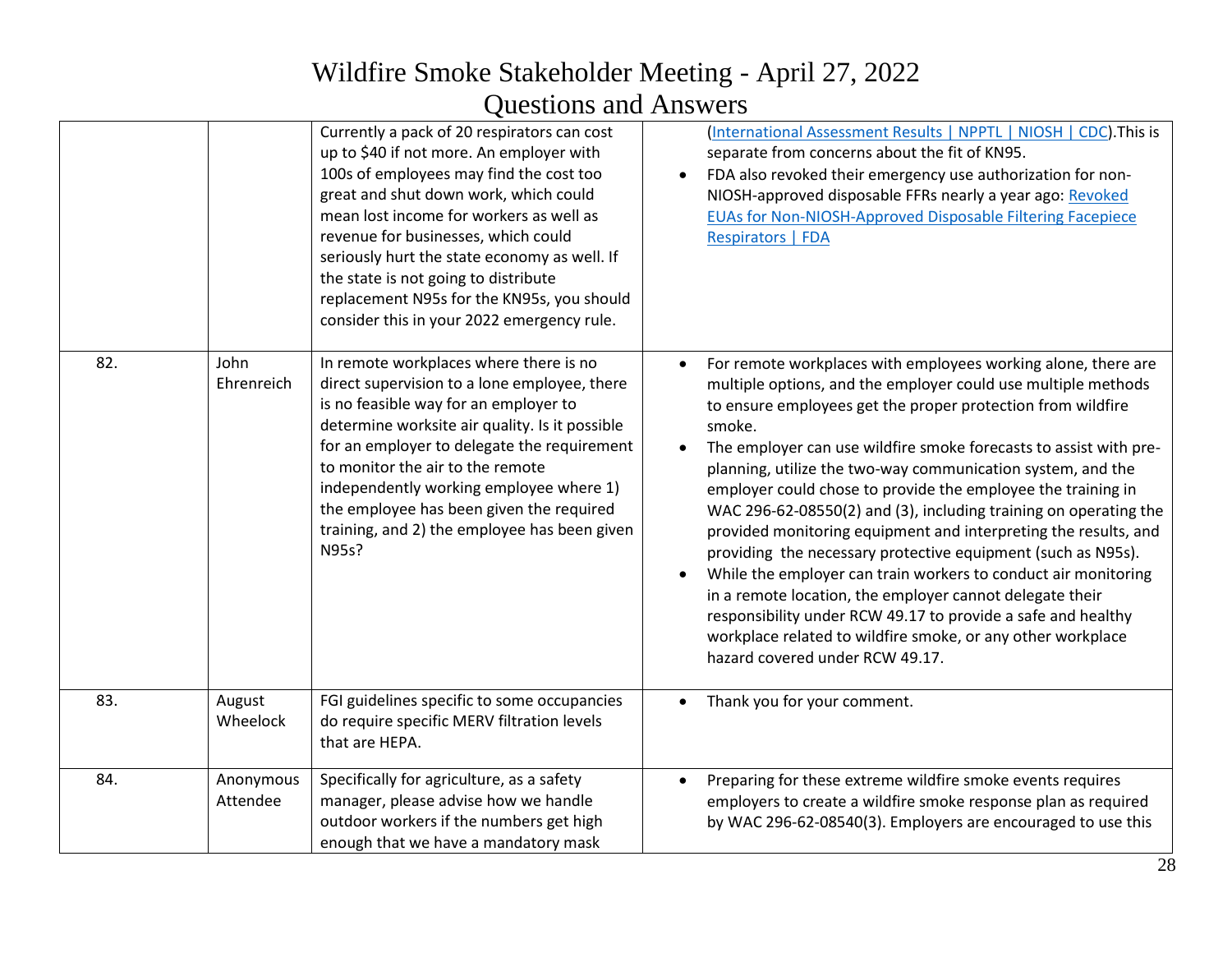|     |                      | mandate. How do you suggest we enforce<br>farm labor to wear these masks? For<br>example, during harvest, when there is no<br>other place to go, and stopping because of<br>smoke is not economically feasible. How do<br>you suggest we manage this? Along with fit<br>test/resp. med questionnaires?                                                                                                                         | plan to determine how they intend to respond to these events,<br>including provision of respirators, medical evaluations, and fit<br>testing as needed.<br>There is no requirement for employers to wear respiratory<br>protection until the 555 $\mu$ g/m <sup>3</sup> threshold is met, which is beyond<br>the AQI. This level of PM <sub>2.5</sub> would constitute a health emergency<br>for workers. No worker should be outside without respiratory<br>protection at that level.<br>California has this provision in their permanent rule.<br>Please note that loose-fitting PAPRs do not require fit-tests,<br>medical evaluations, or for employees to be clean shaven. |
|-----|----------------------|--------------------------------------------------------------------------------------------------------------------------------------------------------------------------------------------------------------------------------------------------------------------------------------------------------------------------------------------------------------------------------------------------------------------------------|---------------------------------------------------------------------------------------------------------------------------------------------------------------------------------------------------------------------------------------------------------------------------------------------------------------------------------------------------------------------------------------------------------------------------------------------------------------------------------------------------------------------------------------------------------------------------------------------------------------------------------------------------------------------------------|
| 85. | Stephanie<br>Sedlack | I wanted to support Tony Klutz's comment<br>related to the Heat Stress Rule and the<br>Wildfire Smoke Rule. While they are<br>different hazards, they have similar<br>requirements. Monitoring of an<br>environmental situation, action<br>requirements at specific thresholds, training,<br>etc Where you can find places to align<br>these rules that will run during similar time<br>frames would be helpful for employers. | Thank you for your comment.<br>$\bullet$                                                                                                                                                                                                                                                                                                                                                                                                                                                                                                                                                                                                                                        |
| 86. | John<br>Ehrenreich   | If the responsibility to do the monitoring<br>cannot be delegated from the employer to<br>the remote independently working<br>employee, then how does how the employer<br>monitor the worksite air quality when there<br>is no technically feasible way to that?                                                                                                                                                               | The draft rule does not specify who should be doing the<br>$\bullet$<br>monitoring.<br>The responsibility of the employer under RCW 49.17 may not be<br>delegated, but employers may train employees to conduct<br>remote monitoring. If the employee is properly trained to<br>conduct remote monitoring, they may do so on behalf of their<br>employer.                                                                                                                                                                                                                                                                                                                       |
| 87. | Stephen<br>Neely     | During a stretch of several days of poor air<br>quality, with 1000+ temporary seasonal part<br>time employees, working in an outdoor<br>environment. Most of these employees are<br>going to rotate working days during this 5                                                                                                                                                                                                 | Thank you for your comment.<br>The DOSH consultation program would be happy to consult on<br>your efforts to obtain N95 respirators in advance of the 2022<br>wildfire smoke season, and protect your employees from the<br>hazard posed by wildfire smoke exposure.                                                                                                                                                                                                                                                                                                                                                                                                            |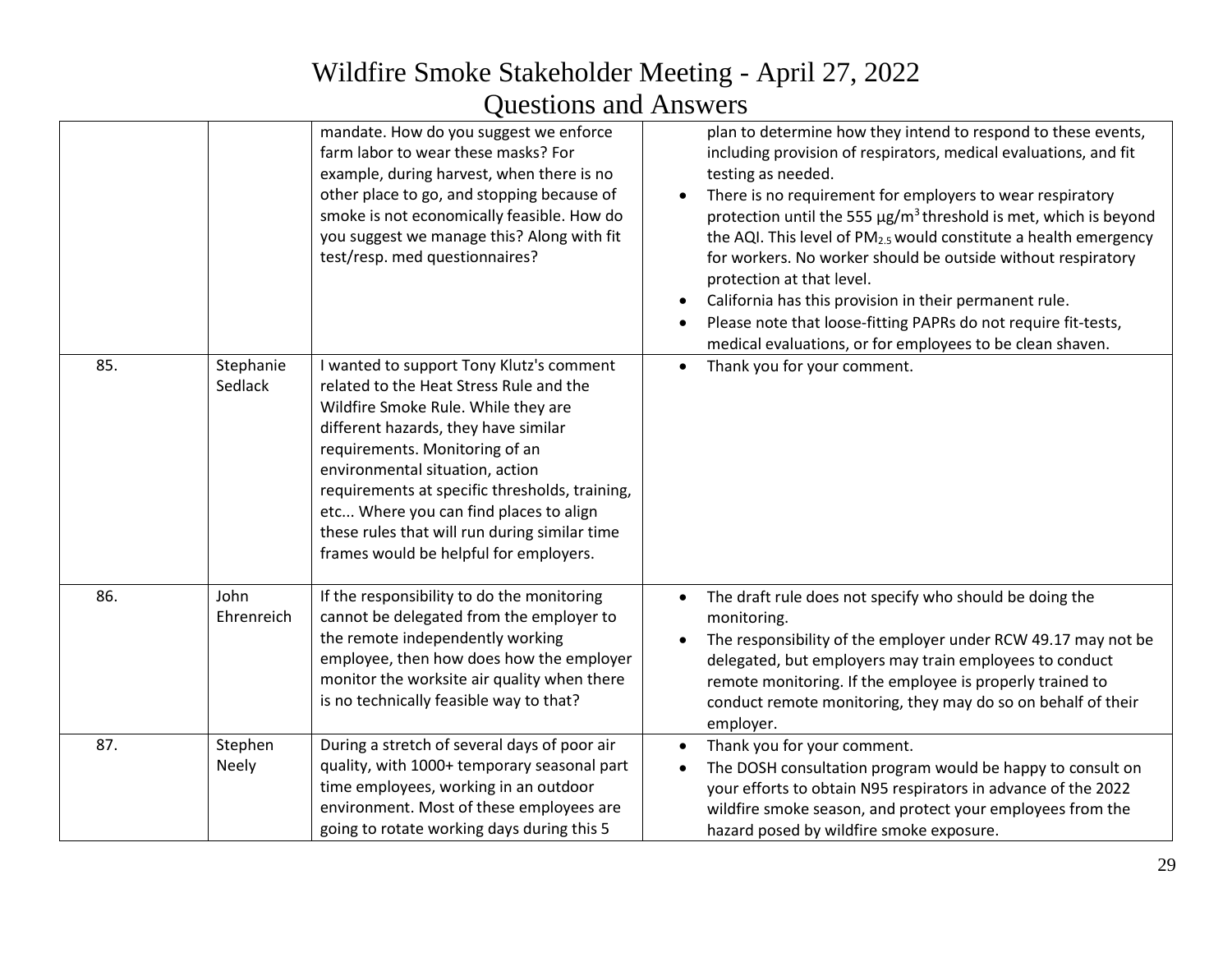|     |                       | day stretch. This ruling requires me to have<br>several thousand N95 respirators on hand at<br>any given time with little to no ability to<br>forecast past a few days. Current supply<br>chain issues could take me several weeks to<br>resupply those several thousand n95<br>respirators. By requiring N95 respirators<br>only, this is extremely challenging and has a<br>high cost impact on an employer when that<br>employer is dealing with a thousand part<br>time employees who are working in an<br>outdoor environment. | $\bullet$ | There are several reasons why N95 are required in the draft<br>emergency rule (rather than KN95).<br>KN95 are not certified by NIOSH, and as such, they cannot be<br>guaranteed to provide protection to the wearer<br>KN95 have not been allowed for the purposes of respiratory<br>protection in an occupational setting prior to the pandemic<br>There is high variability among the quality of KN95: NIOSH found<br>that about 60% of KN95 respirators they evaluated in 2020 and<br>2021 "did not meet the requirements that they intended to meet<br>(International Assessment Results   NPPTL   NIOSH   CDC). This is<br>separate from concerns about the fit of KN95.                                                                                                                                                                                                                                                                                                                                    |
|-----|-----------------------|-------------------------------------------------------------------------------------------------------------------------------------------------------------------------------------------------------------------------------------------------------------------------------------------------------------------------------------------------------------------------------------------------------------------------------------------------------------------------------------------------------------------------------------|-----------|------------------------------------------------------------------------------------------------------------------------------------------------------------------------------------------------------------------------------------------------------------------------------------------------------------------------------------------------------------------------------------------------------------------------------------------------------------------------------------------------------------------------------------------------------------------------------------------------------------------------------------------------------------------------------------------------------------------------------------------------------------------------------------------------------------------------------------------------------------------------------------------------------------------------------------------------------------------------------------------------------------------|
| 88. | Anonymous<br>Attendee | To confirm, at AQI 101, filtering facepiece<br>respirators must be provided but no medical<br>exam/review, no fit test, can have beards,<br>etc. they just have to be provided to them.<br>Use is voluntary.                                                                                                                                                                                                                                                                                                                        |           | This is correct.                                                                                                                                                                                                                                                                                                                                                                                                                                                                                                                                                                                                                                                                                                                                                                                                                                                                                                                                                                                                 |
| 89. | Coreen<br>Anderson    | Please advise how to manage this<br>emergency rule without forgetting the actual<br>reality, in agriculture. During harvest we are<br>over 800+ employees outdoors, not able to<br>go indoors. I am not understanding how I<br>get respirator medical questionnaires,<br>accurate fit tests, and enforce everyone<br>wearing them.                                                                                                                                                                                                  |           | Preparing for these extreme wildfire smoke events requires<br>employers to create a wildfire smoke response plan as required<br>by WAC 296-62-08540(3). Employers are encouraged to use this<br>plan to determine how they intend to respond to these events,<br>including provision of respirators, medical evaluations, and fit<br>testing as needed.<br>It is highly unlikely that the AQI will reach 555 $\mu$ g/m <sup>3</sup> , but if it<br>does, it is essential that employees are protected from the<br>hazard of wildfire smoke through the use of respiratory<br>protection.<br>The DOSH consultation program would be happy to assist you<br>with completing the steps needed to implement a full respirator<br>program.<br>Assistance from DOSH Consultation may be especially useful if<br>you anticipate continuing to have employees work outside if the<br>PM <sub>2.5</sub> levels reach 555 $\mu$ g/m <sup>3</sup> during the period the 2022 wildfire<br>smoke emergency rule is in effect. |